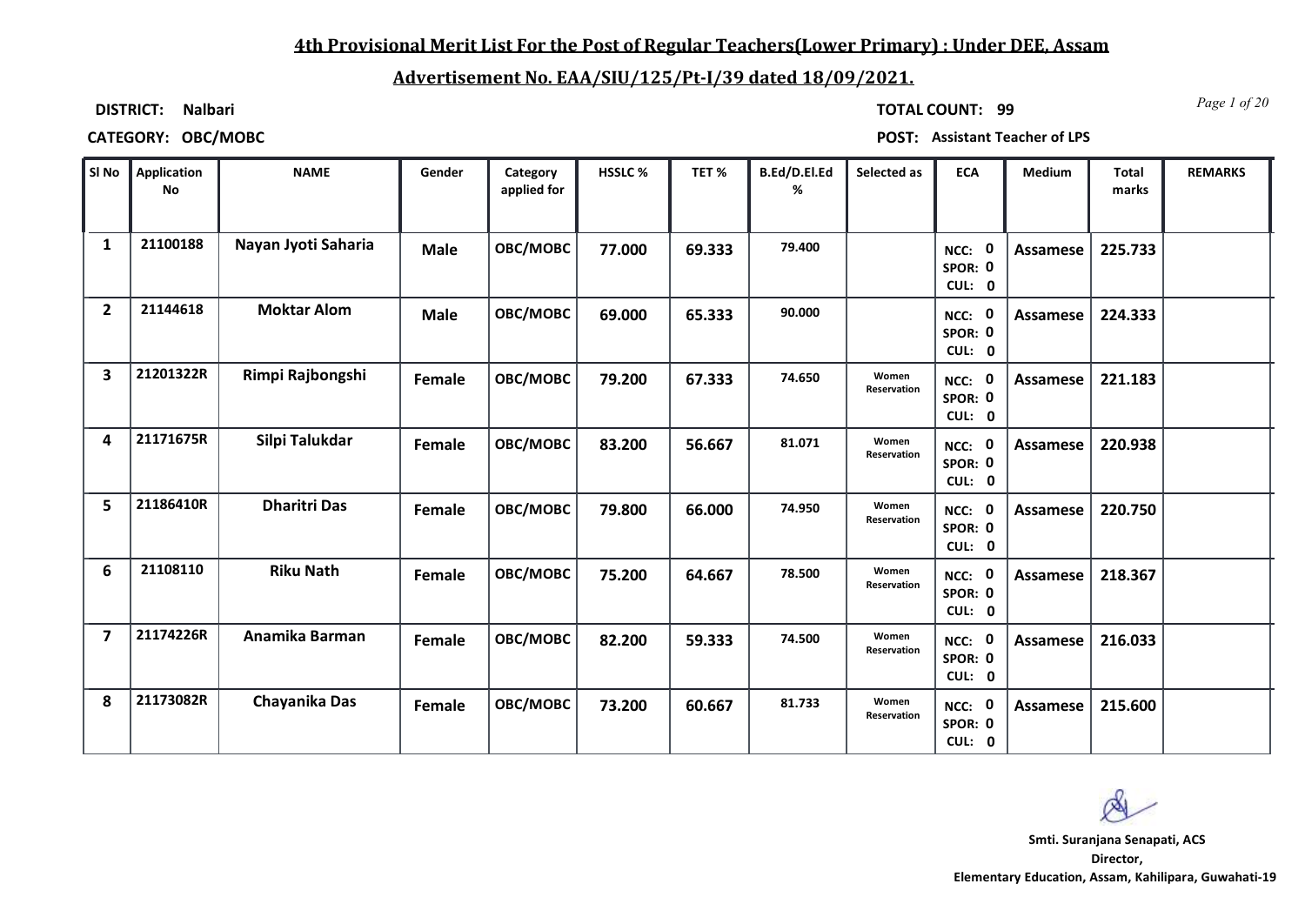| SI No | <b>Application</b><br><b>No</b> | <b>NAME</b>               | Gender      | Category<br>applied for | HSSLC% | TET%   | B.Ed/D.El.Ed<br>% | Selected as          | <b>ECA</b>                  | Medium          | Total<br>marks | <b>REMARKS</b> |
|-------|---------------------------------|---------------------------|-------------|-------------------------|--------|--------|-------------------|----------------------|-----------------------------|-----------------|----------------|----------------|
| 9     | 21187281R                       | Pakhi Thakuria            | Female      | OBC/MOBC                | 78.000 | 65.333 | 72.214            | Women<br>Reservation | NCC: 0<br>SPOR: 0<br>CUL: 0 | <b>Assamese</b> | 215.548        |                |
| 10    | 21174067R                       | <b>Hemonti Kharia</b>     | Female      | OBC/MOBC                | 75.200 | 64.000 | 76.200            | Women<br>Reservation | NCC: 0<br>SPOR: 0<br>CUL: 0 | Assamese        | 215.400        |                |
| 11    | 21190424R                       | Dijusmita Medhi           | Female      | OBC/MOBC                | 75.400 | 64.000 | 75.900            | Women<br>Reservation | NCC: 0<br>SPOR: 0<br>CUL: 0 | Assamese        | 215.300        |                |
| 12    | 21112216                        | <b>Sumi Roy</b>           | Female      | OBC/MOBC                | 74.200 | 60.000 | 80.750            | Women<br>Reservation | NCC: 0<br>SPOR: 0<br>CUL: 0 | Assamese        | 214.950        |                |
| 13    | 21195368R                       | <b>Diganta Das</b>        | <b>Male</b> | OBC/MOBC                | 71.400 | 64.000 | 79.150            |                      | NCC: 0<br>SPOR: 0<br>CUL: 0 | <b>Assamese</b> | 214.550        |                |
| 14    | 21165366R                       | <b>Dhanjit Thakuria</b>   | <b>Male</b> | OBC/MOBC                | 71.400 | 63.333 | 79.700            |                      | NCC: 0<br>SPOR: 0<br>CUL: 0 | Assamese        | 214.433        |                |
| 15    | 21177983R                       | Priyanka Barman           | Female      | OBC/MOBC                | 79.800 | 61.333 | 72.750            | Women<br>Reservation | NCC: 0<br>SPOR: 0<br>CUL: 0 | Assamese        | 213.883        |                |
| 16    | 21187570R                       | <b>Tankeswar Talukdar</b> | <b>Male</b> | OBC/MOBC                | 71.000 | 65.333 | 77.550            |                      | NCC: 0<br>SPOR: 0<br>CUL: 0 | Assamese        | 213.883        |                |
| 17    | 21119737                        | Nibedita Bezbaruah        | Female      | OBC/MOBC                | 79.200 | 57.333 | 76.889            | Women<br>Reservation | NCC: 0<br>SPOR: 0<br>CUL: 0 | Assamese        | 213.422        |                |

**DISTRICT: Nalbari**

*Page 2 of 20* **TOTAL COUNT: 99**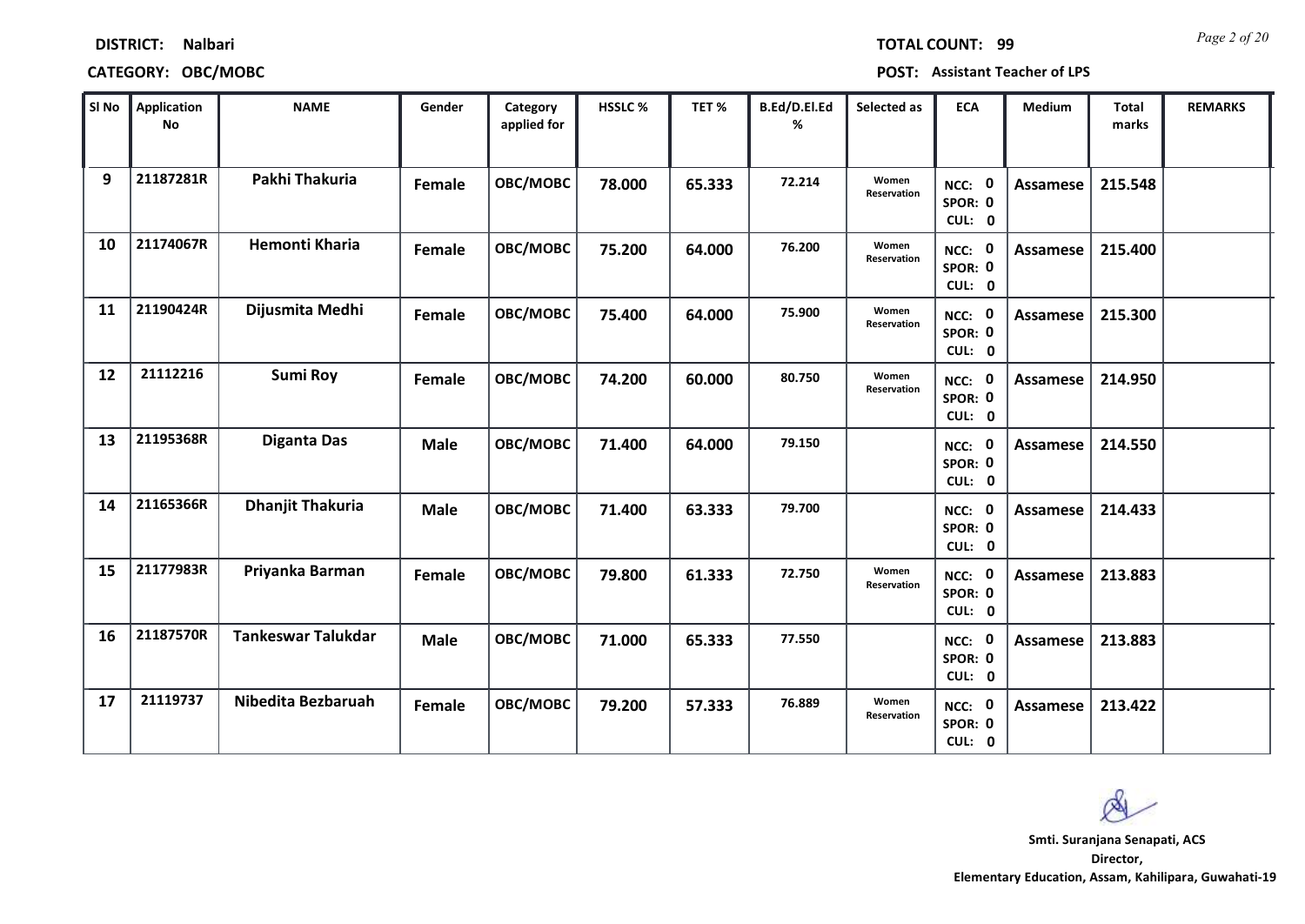|    | SI No Application<br><b>No</b> | <b>NAME</b>               | Gender | Category<br>applied for | HSSLC% | TET%   | B.Ed/D.El.Ed<br>% | Selected as          | <b>ECA</b>                  | Medium          | <b>Total</b><br>marks | <b>REMARKS</b> |
|----|--------------------------------|---------------------------|--------|-------------------------|--------|--------|-------------------|----------------------|-----------------------------|-----------------|-----------------------|----------------|
| 18 | 21205168R                      | <b>Rekha Rawtia</b>       | Female | OBC/MOBC                | 78.400 | 58.000 | 76.950            | Women<br>Reservation | NCC: 0<br>SPOR: 0<br>CUL: 0 | <b>Assamese</b> | 213.350               |                |
| 19 | 21111290                       | Nisha Bharali             | Female | OBC/MOBC                | 82.600 | 55.333 | 75.000            | Women<br>Reservation | NCC: 0<br>SPOR: 0<br>CUL: 0 | Assamese        | 212.933               |                |
| 20 | 21179361R                      | Priyanka Barman           | Female | OBC/MOBC                | 75.000 | 63.333 | 74.500            | Women<br>Reservation | NCC: 0<br>SPOR: 0<br>CUL: 0 | Assamese        | 212.833               |                |
| 21 | 21189514R                      | <b>Rupa Devi</b>          | Female | OBC/MOBC                | 77.800 | 58.000 | 76.500            | Women<br>Reservation | NCC: 0<br>SPOR: 0<br>CUL: 0 | Assamese        | 212.300               |                |
| 22 | 21180069R                      | <b>Rima Medhi</b>         | Female | OBC/MOBC                | 78.400 | 60.667 | 73.143            | Women<br>Reservation | NCC: 0<br>SPOR: 0<br>CUL: 0 | <b>Assamese</b> | 212.210               |                |
| 23 | 21172889R                      | <b>Poonam Nishi Sivom</b> | Female | OBC/MOBC                | 72.000 | 60.667 | 78.650            | Women<br>Reservation | NCC: 0<br>SPOR: 0<br>CUL: 0 | <b>Assamese</b> | 211.317               |                |
| 24 | 21175239R                      | Anamika Barman            | Female | OBC/MOBC                | 79.200 | 55.333 | 76.350            | Women<br>Reservation | NCC: 0<br>SPOR: 0<br>CUL: 0 | Assamese        | 210.883               |                |
| 25 | 21185337R                      | Sumantrana<br>Handique    | Female | OBC/MOBC                | 69.600 | 66.667 | 74.350            | Women<br>Reservation | NCC: 0<br>SPOR: 0<br>CUL: 0 | Assamese        | 210.617               |                |
| 26 | 21174576R                      | Mriganka Baruah           | Male   | OBC/MOBC                | 70.400 | 64.000 | 75.900            |                      | NCC: 0<br>SPOR: 0<br>CUL: 0 | Assamese        | 210.300               |                |

### **CATEGORY: OBC/MOBC POST: Assistant Teacher of LPS**

**Director, Smti. Suranjana Senapati, ACS**

**Elementary Education, Assam, Kahilipara, Guwahati-19**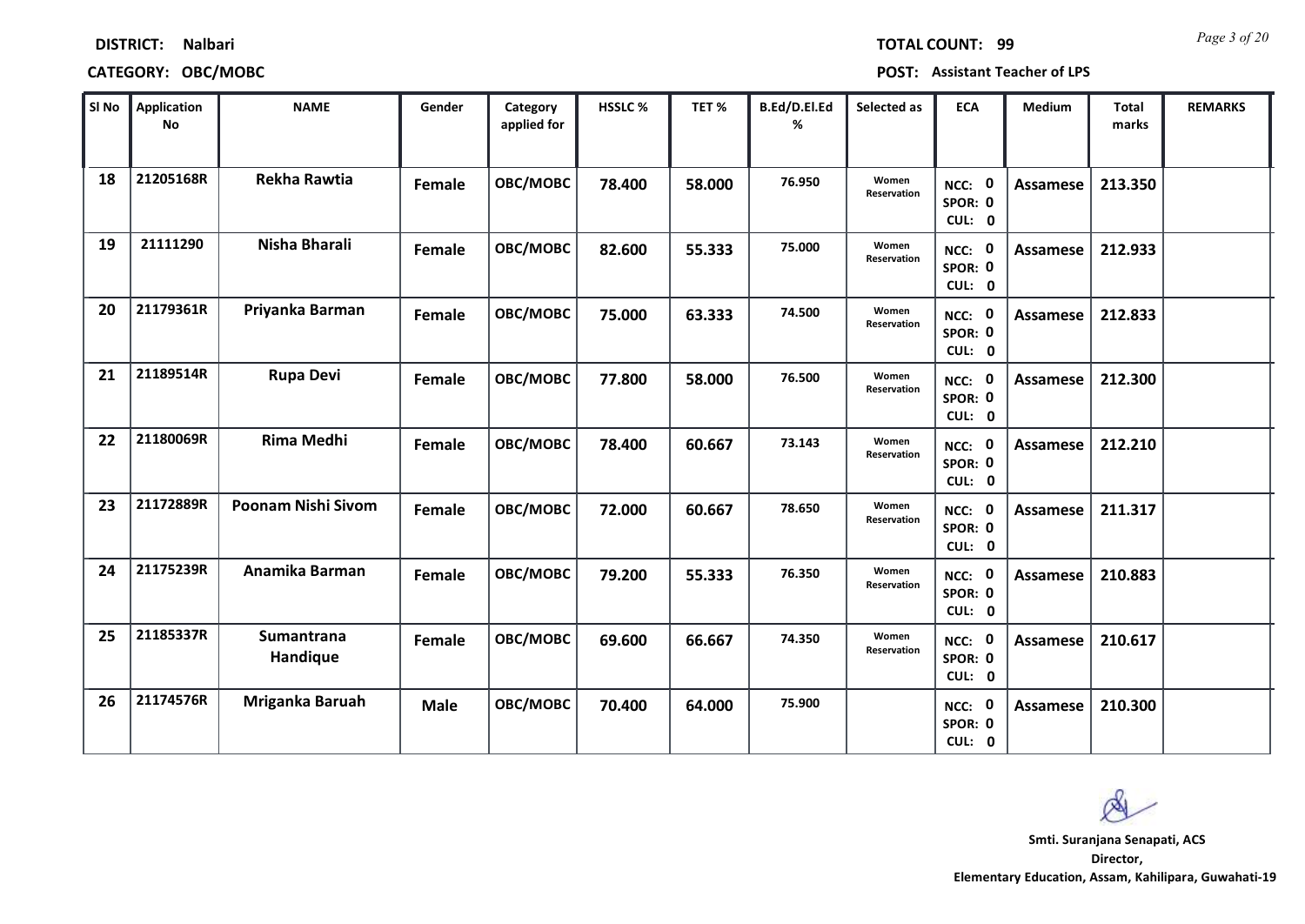| SI No | Application<br>No | <b>NAME</b>              | Gender        | Category<br>applied for | HSSLC% | TET%   | B.Ed/D.El.Ed<br>% | Selected as          | <b>ECA</b>                  | Medium          | Total<br>marks | <b>REMARKS</b> |
|-------|-------------------|--------------------------|---------------|-------------------------|--------|--------|-------------------|----------------------|-----------------------------|-----------------|----------------|----------------|
| 27    | 21169683R         | <b>Dhruvajyoti Roy</b>   | <b>Male</b>   | OBC/MOBC                | 67.800 | 70.000 | 72.357            |                      | NCC: 0<br>SPOR: 0<br>CUL: 0 | <b>Assamese</b> | 210.157        |                |
| 28    | 21175319R         | <b>Tridip Sarkar</b>     | <b>Male</b>   | OBC/MOBC                | 70.200 | 64.667 | 75.286            |                      | NCC: 0<br>SPOR: 0<br>CUL: 0 | Assamese        | 210.152        |                |
| 29    | 21173440R         | <b>Trishna Moni Nath</b> | Female        | OBC/MOBC                | 74.000 | 58.667 | 77.214            | Women<br>Reservation | NCC: 0<br>SPOR: 0<br>CUL: 0 | <b>Assamese</b> | 209.881        |                |
| 30    | 21176757R         | <b>Bobita Saikia</b>     | Female        | OBC/MOBC                | 72.000 | 56.667 | 81.200            | Women<br>Reservation | NCC: 0<br>SPOR: 0<br>CUL: 0 | Assamese        | 209.867        |                |
| 31    | 21177929R         | <b>Sagar Das</b>         | <b>Male</b>   | OBC/MOBC                | 65.800 | 69.333 | 74.650            |                      | NCC: 0<br>SPOR: 0<br>CUL: 0 | <b>Assamese</b> | 209.783        |                |
| 32    | 21185935R         | Jintu Rajbongshi         | <b>Male</b>   | OBC/MOBC                | 69.000 | 72.667 | 67.400            |                      | NCC: 0<br>SPOR: 0<br>CUL: 0 | Assamese        | 209.067        |                |
| 33    | 21189864R         | Priyanka Barman          | Female        | OBC/MOBC                | 60.600 | 68.667 | 79.800            | Women<br>Reservation | NCC: 0<br>SPOR: 0<br>CUL: 0 | Assamese        | 209.067        |                |
| 34    | 21179614R         | Priyanka Bezbaruah       | Female        | OBC/MOBC                | 77.800 | 55.333 | 75.700            | Women<br>Reservation | NCC: 0<br>SPOR: 0<br>CUL: 0 | <b>Assamese</b> | 208.833        |                |
| 35    | 21170708R         | Sukanya Borgohain        | <b>Female</b> | OBC/MOBC                | 76.400 | 57.333 | 74.786            | Women<br>Reservation | NCC: 0<br>SPOR: 0<br>CUL: 0 | Assamese        | 208.519        |                |

**CATEGORY: OBC/MOBC POST: Assistant Teacher of LPS**

*Page 4 of 20* **TOTAL COUNT: 99**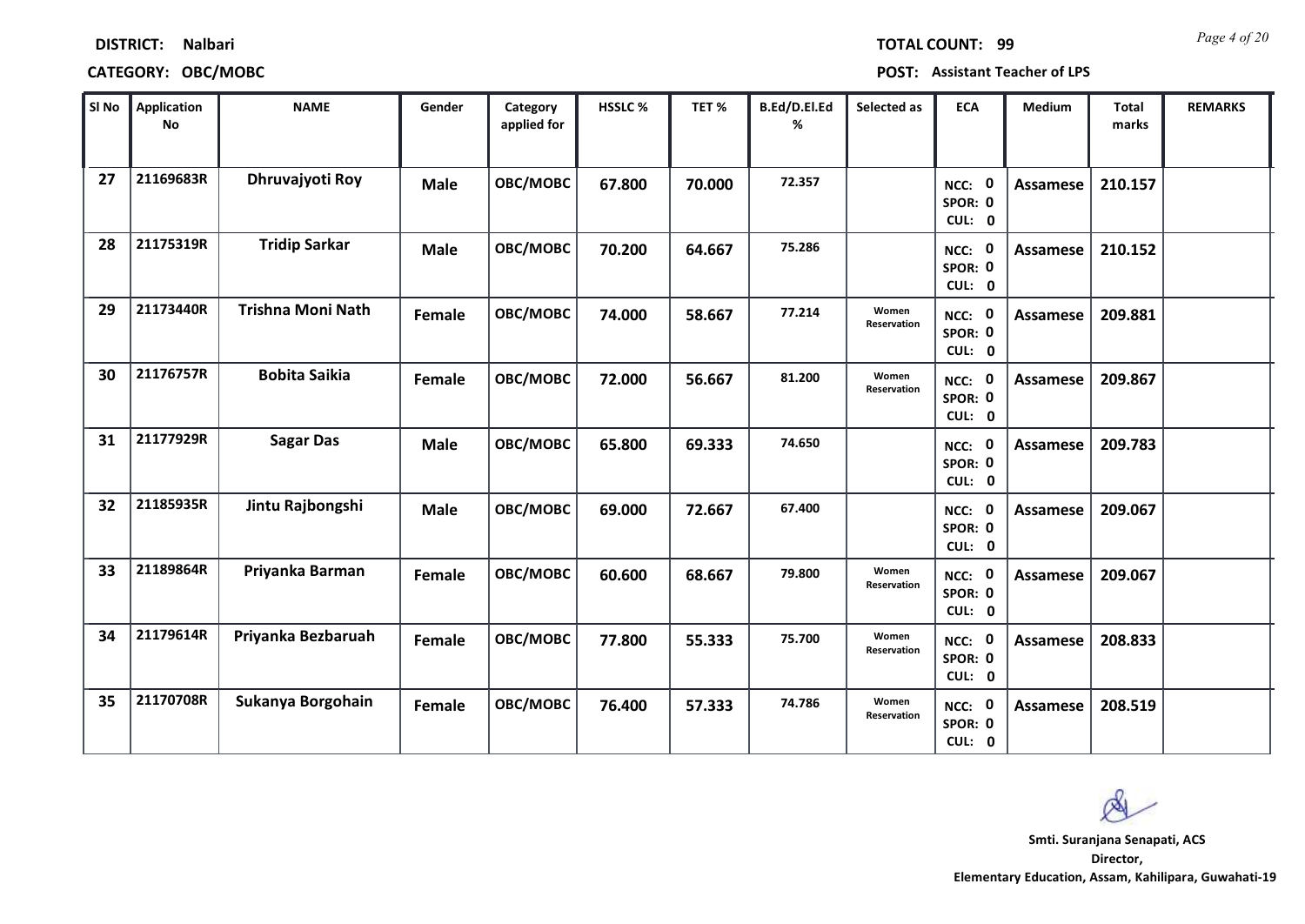| SI No | Application<br><b>No</b> | <b>NAME</b>                | Gender      | Category<br>applied for | HSSLC% | TET%   | B.Ed/D.El.Ed<br>% | Selected as          | <b>ECA</b>                          | Medium          | <b>Total</b><br>marks | <b>REMARKS</b> |
|-------|--------------------------|----------------------------|-------------|-------------------------|--------|--------|-------------------|----------------------|-------------------------------------|-----------------|-----------------------|----------------|
| 36    | 21185277R                | Diganta Barman             | <b>Male</b> | OBC/MOBC                | 76.200 | 62.667 | 69.650            |                      | NCC: 0<br>SPOR: 0<br>CUL: 0         | Assamese        | 208.517               |                |
| 37    | 21202774R                | <b>Himashree Talukdar</b>  | Female      | OBC/MOBC                | 76.800 | 56.000 | 75.571            | Women<br>Reservation | NCC: 0<br>SPOR: 0<br>CUL: 0         | Assamese        | 208.371               |                |
| 38    | 21191510R                | Pinkimoni Gohain           | Female      | <b>OBC/MOBC</b>         | 73.400 | 58.667 | 76.143            | Women<br>Reservation | NCC: 0<br>SPOR: 0<br>CUL: 0         | Assamese        | 208.210               |                |
| 39    | 21181622R                | Hirokmani Rajbongshi       | <b>Male</b> | OBC/MOBC                | 75.000 | 60.667 | 72.357            |                      | NCC: 0<br>SPOR: 0<br>CUL: 0         | <b>Assamese</b> | 208.024               |                |
| 40    | 21168840R                | <b>Partha Pratim Borah</b> | <b>Male</b> | OBC/MOBC                | 72.400 | 58.667 | 76.857            |                      | NCC: 0<br>SPOR: 0<br>CUL: 0         | <b>Assamese</b> | 207.924               |                |
| 41    | 21175176R                | Jimpi Chetia               | Female      | OBC/MOBC                | 76.000 | 55.333 | 76.200            | Women<br>Reservation | NCC: 0<br>SPOR: 0<br>CUL: 0         | <b>Assamese</b> | 207.533               |                |
| 42    | 21192720R                | <b>Kishor Kumar Das</b>    | <b>Male</b> | OBC/MOBC                | 75.200 | 62.000 | 70.071            |                      | NCC: 0<br>SPOR: 0<br>CUL: 0         | <b>Assamese</b> | 207.271               |                |
| 43    | 21172423R                | Lipika Das                 | Female      | OBC/MOBC                | 69.000 | 58.000 | 70.214            | Women<br>Reservation | <b>NCC: 10</b><br>SPOR: 0<br>CUL: 0 | Assamese        | 207.214               |                |
| 44    | 21111392                 | <b>Ashim Chaudhuri</b>     | <b>Male</b> | OBC/MOBC                | 69.200 | 63.333 | 74.600            |                      | NCC: 0<br>SPOR: 0<br>CUL: 0         | <b>Assamese</b> | 207.133               |                |

**DISTRICT: Nalbari**

**Director, Elementary Education, Assam, Kahilipara, Guwahati-19 Smti. Suranjana Senapati, ACS**



*Page 5 of 20* **TOTAL COUNT: 99**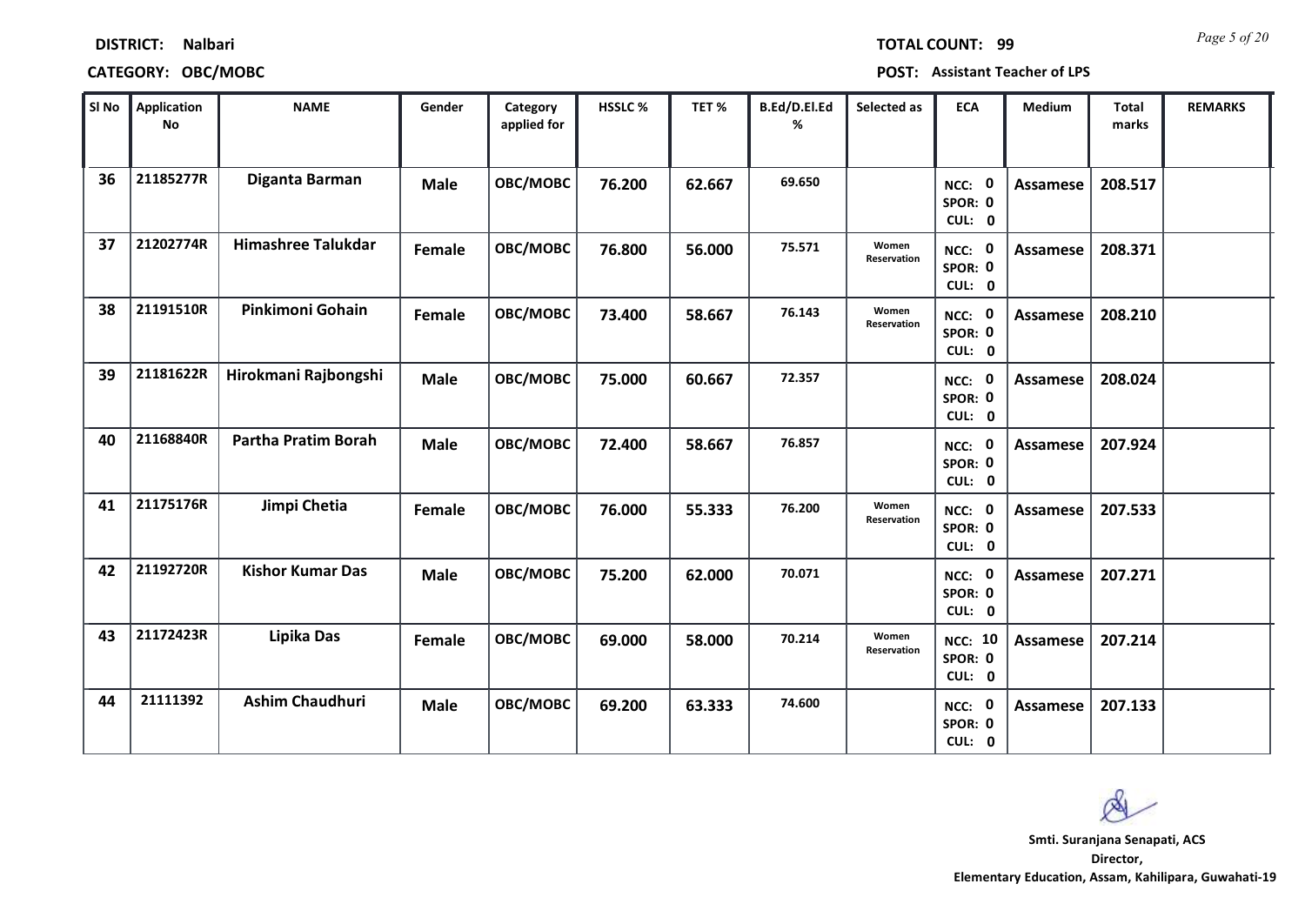| SI No | Application<br><b>No</b> | <b>NAME</b>           | Gender      | Category<br>applied for | HSSLC% | TET%   | B.Ed/D.El.Ed<br>% | Selected as          | <b>ECA</b>                  | Medium          | Total<br>marks | <b>REMARKS</b> |
|-------|--------------------------|-----------------------|-------------|-------------------------|--------|--------|-------------------|----------------------|-----------------------------|-----------------|----------------|----------------|
| 45    | 21195006R                | Runima Kumar          | Female      | OBC/MOBC                | 77.800 | 56.667 | 72.650            | Women<br>Reservation | NCC: 0<br>SPOR: 0<br>CUL: 0 | <b>Assamese</b> | 207.117        |                |
| 46    | 21173020R                | Niku Moni Devi        | Female      | OBC/MOBC                | 71.600 | 58.667 | 76.750            |                      | NCC: 0<br>SPOR: 0<br>CUL: 0 | Assamese        | 207.017        |                |
| 47    | 21168797R                | Dipankar Saikia       | <b>Male</b> | OBC/MOBC                | 76.800 | 55.333 | 74.850            |                      | NCC: 0<br>SPOR: 0<br>CUL: 0 | Assamese        | 206.983        |                |
| 48    | 21166921R                | <b>Mintu Das</b>      | <b>Male</b> | OBC/MOBC                | 63.000 | 66.000 | 77.950            |                      | NCC: 0<br>SPOR: 0<br>CUL: 0 | <b>Assamese</b> | 206.950        |                |
| 49    | 21182537R                | <b>Rajashree Das</b>  | Female      | OBC/MOBC                | 73.800 | 57.333 | 75.800            |                      | NCC: 0<br>SPOR: 0<br>CUL: 0 | Assamese        | 206.933        |                |
| 50    | 21193085R                | Mousumi Rajbongshi    | Female      | <b>OBC/MOBC</b>         | 63.000 | 63.333 | 80.500            |                      | NCC: 0<br>SPOR: 0<br>CUL: 0 | Assamese        | 206.833        |                |
| 51    | 21185306R                | Salu Kumari Sah       | Female      | OBC/MOBC                | 68.000 | 64.667 | 74.100            |                      | NCC: 0<br>SPOR: 0<br>CUL: 0 | <b>Assamese</b> | 206.767        |                |
| 52    | 21197143R                | <b>Juhi Nath</b>      | Female      | OBC/MOBC                | 69.200 | 62.000 | 75.550            |                      | NCC: 0<br>SPOR: 0<br>CUL: 0 | Assamese        | 206.750        |                |
| 53    | 21172358R                | <b>Bhanita Barman</b> | Female      | OBC/MOBC                | 65.600 | 62.667 | 78.450            |                      | NCC: 0<br>SPOR: 0<br>CUL: 0 | Assamese        | 206.717        |                |

**DISTRICT: Nalbari**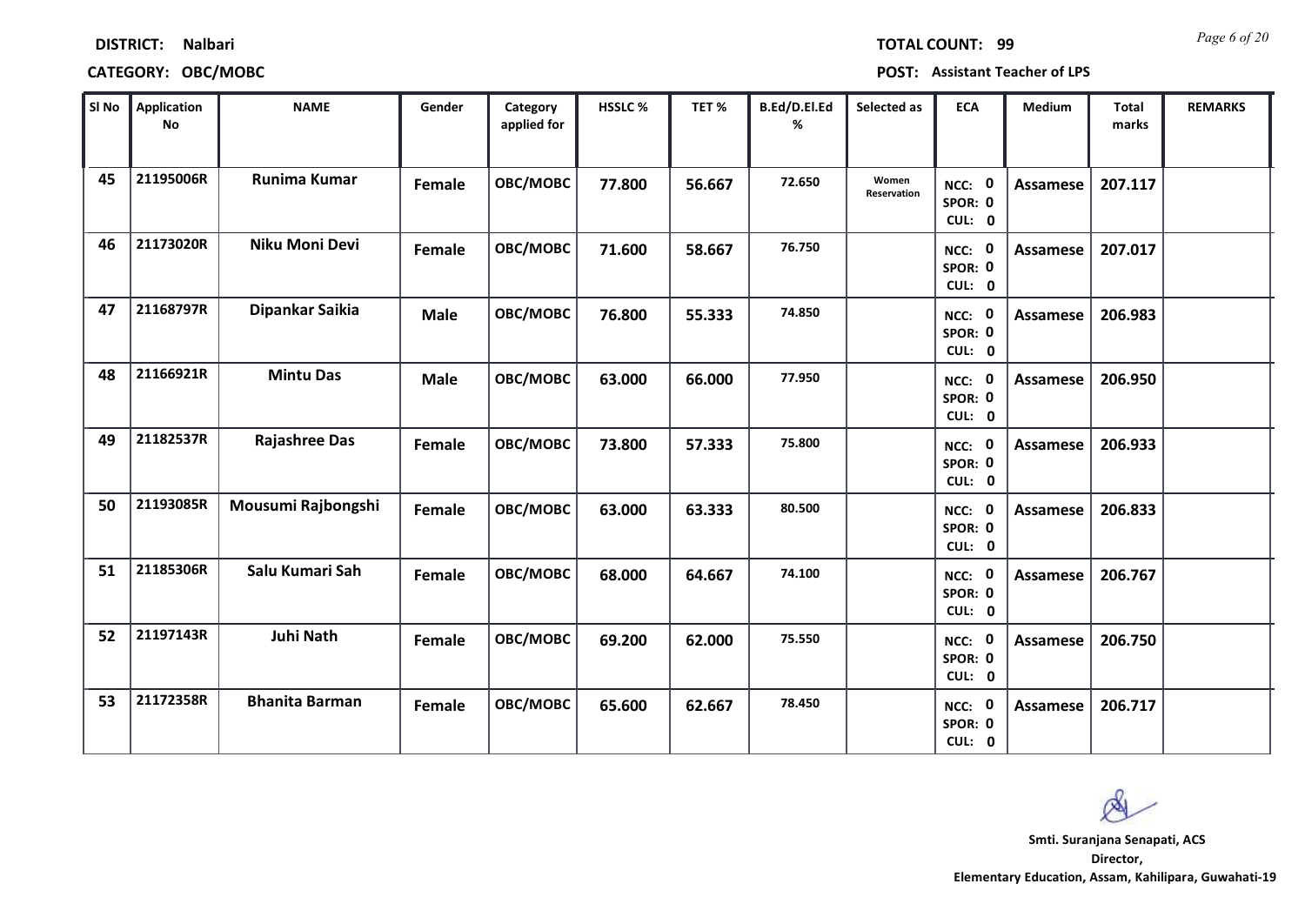| SI No | Application<br>No | <b>NAME</b>         | Gender      | Category<br>applied for | HSSLC% | TET%   | B.Ed/D.El.Ed<br>% | Selected as | <b>ECA</b>                  | Medium          | Total<br>marks | <b>REMARKS</b> |
|-------|-------------------|---------------------|-------------|-------------------------|--------|--------|-------------------|-------------|-----------------------------|-----------------|----------------|----------------|
| 54    | 21179222R         | Arpita Hazarika     | Female      | <b>OBC/MOBC</b>         | 79.600 | 59.333 | 67.778            |             | NCC: 0<br>SPOR: 0<br>CUL: 0 | <b>Assamese</b> | 206.711        |                |
| 55    | 21187207R         | <b>Lina Das</b>     | Female      | OBC/MOBC                | 70.800 | 64.000 | 71.900            |             | NCC: 0<br>SPOR: 0<br>CUL: 0 | Assamese        | 206.700        |                |
| 56    | 21181626R         | Papari Pathak       | Female      | <b>OBC/MOBC</b>         | 62.400 | 67.333 | 76.714            |             | NCC: 0<br>SPOR: 0<br>CUL: 0 | Assamese        | 206.448        |                |
| 57    | 21173391R         | <b>Sanjay Shill</b> | <b>Male</b> | OBC/MOBC                | 63.800 | 68.667 | 73.850            |             | NCC: 0<br>SPOR: 0<br>CUL: 0 | Assamese        | 206.317        |                |
| 58    | 21117681          | Kalpana Baruah      | Female      | OBC/MOBC                | 58.800 | 71.333 | 76.143            |             | NCC: 0<br>SPOR: 0<br>CUL: 0 | Assamese        | 206.276        |                |
| 59    | 21166440R         | Priyanka Hazarika   | Female      | OBC/MOBC                | 76.600 | 55.333 | 74.300            |             | NCC: 0<br>SPOR: 0<br>CUL: 0 | Assamese        | 206.233        |                |
| 60    | 21175478R         | <b>Pratibha Das</b> | Female      | OBC/MOBC                | 75.400 | 56.000 | 74.800            |             | NCC: 0<br>SPOR: 0<br>CUL: 0 | Assamese        | 206.200        |                |
| 61    | 21125538          | Karabi Chutia       | Female      | OBC/MOBC                | 60.600 | 62.000 | 83.600            |             | NCC: 0<br>SPOR: 0<br>CUL: 0 | <b>Assamese</b> | 206.200        |                |
| 62    | 21194849R         | <b>Rahul Baruah</b> | <b>Male</b> | OBC/MOBC                | 67.000 | 63.333 | 75.857            |             | NCC: 0<br>SPOR: 0<br>CUL: 0 | Assamese        | 206.190        |                |

**Director, Elementary Education, Assam, Kahilipara, Guwahati-19 Smti. Suranjana Senapati, ACS**

*Page 7 of 20* **TOTAL COUNT: 99**

**DISTRICT: Nalbari**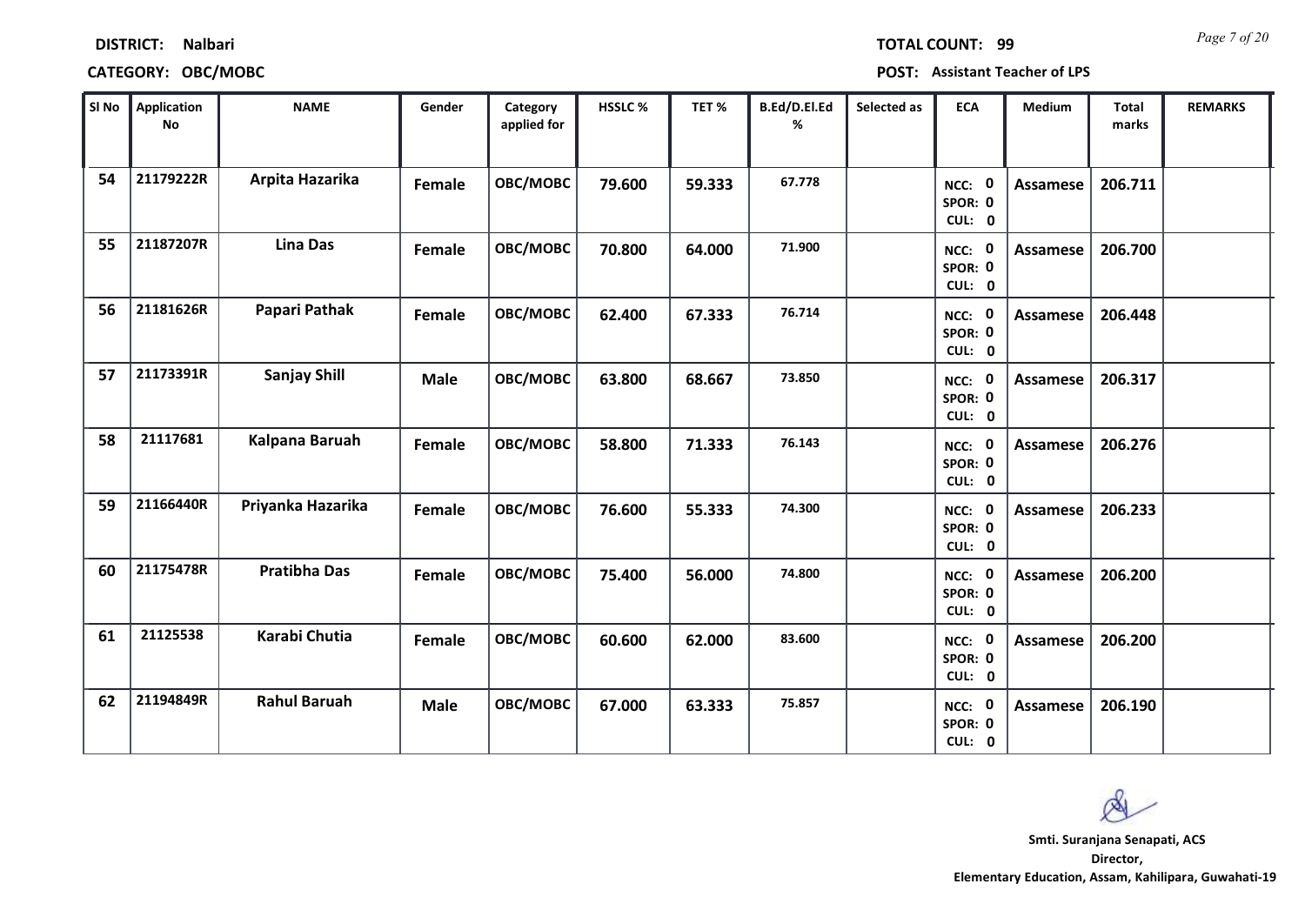| SI No | Application<br>No | <b>NAME</b>        | Gender | Category<br>applied for | HSSLC% | TET%   | B.Ed/D.El.Ed<br>% | Selected as | <b>ECA</b>                  | Medium          | Total<br>marks | <b>REMARKS</b> |
|-------|-------------------|--------------------|--------|-------------------------|--------|--------|-------------------|-------------|-----------------------------|-----------------|----------------|----------------|
| 63    | 21168868R         | <b>Barnali Das</b> | Female | OBC/MOBC                | 71.600 | 55.333 | 79.200            |             | NCC: 0<br>SPOR: 0<br>CUL: 0 | <b>Assamese</b> | 206.133        |                |
| 64    | 21195847R         | Pallabi Nath       | Female | OBC/MOBC                | 65.200 | 64.000 | 76.929            |             | NCC: 0<br>SPOR: 0<br>CUL: 0 | <b>Assamese</b> | 206.129        |                |
| 65    | 21165172R         | Pallabi Nath       | Female | OBC/MOBC                | 74.600 | 55.333 | 76.150            |             | NCC: 0<br>SPOR: 0<br>CUL: 0 | <b>Assamese</b> | 206.083        |                |
| 66    | 21203892R         | Parismita Phukon   | Female | OBC/MOBC                | 61.400 | 67.333 | 77.071            |             | NCC: 0<br>SPOR: 0<br>CUL: 0 | <b>Assamese</b> | 205.805        |                |
| 67    | 21174934R         | Minakshi Nath      | Female | OBC/MOBC                | 66.800 | 56.000 | 82.950            |             | NCC: 0<br>SPOR: 0<br>CUL: 0 | Assamese        | 205.750        |                |
| 68    | 21176282R         | Mayuri Talukdar    | Female | OBC/MOBC                | 68.600 | 62.667 | 74.357            |             | NCC: 0<br>SPOR: 0<br>CUL: 0 | <b>Assamese</b> | 205.624        |                |
| 69    | 21196935R         | Pingku Barua       | Female | OBC/MOBC                | 64.600 | 62.000 | 79.000            |             | NCC: 0<br>SPOR: 0<br>CUL: 0 | <b>Assamese</b> | 205.600        |                |
| 70    | 21205770R         | Sangita Ghosh      | Female | OBC/MOBC                | 70.600 | 58.000 | 76.950            |             | NCC: 0<br>SPOR: 0<br>CUL: 0 | <b>Assamese</b> | 205.550        |                |
| 71    | 21197038R         | Dimpi Das          | Female | OBC/MOBC                | 72.400 | 56.667 | 76.450            |             | NCC: 0<br>SPOR: 0<br>CUL: 0 | <b>Assamese</b> | 205.517        |                |

**CATEGORY: OBC/MOBC POST: Assistant Teacher of LPS**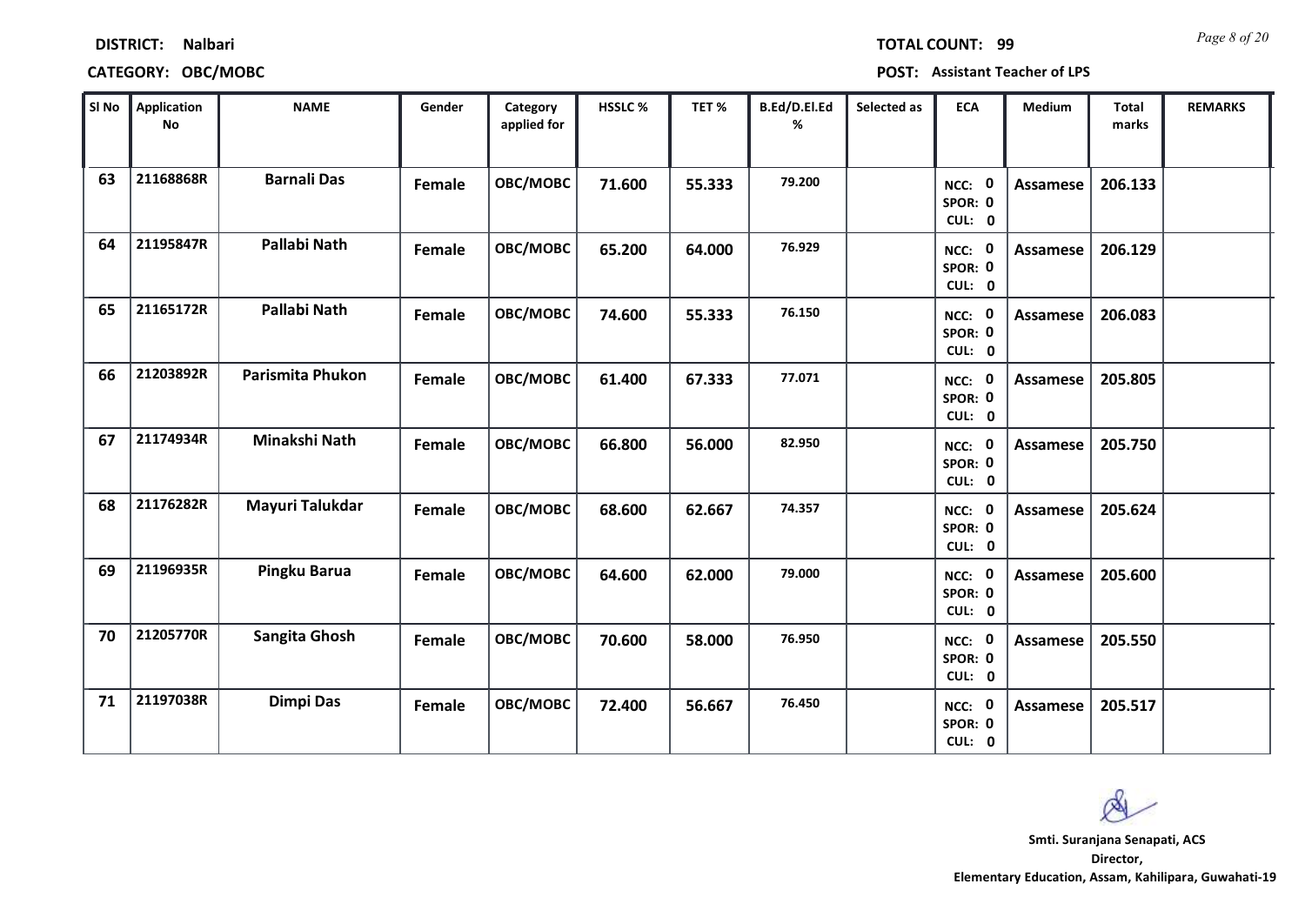| SI No | Application<br><b>No</b> | <b>NAME</b>                         | Gender      | Category<br>applied for | HSSLC% | TET%   | B.Ed/D.El.Ed<br>% | Selected as | <b>ECA</b>                  | Medium   | Total<br>marks | <b>REMARKS</b> |
|-------|--------------------------|-------------------------------------|-------------|-------------------------|--------|--------|-------------------|-------------|-----------------------------|----------|----------------|----------------|
| 72    | 21179164R                | Nilakshi Nath                       | Female      | OBC/MOBC                | 72.600 | 61.333 | 71.500            |             | NCC: 0<br>SPOR: 0<br>CUL: 0 | Assamese | 205.433        |                |
| 73    | 21100627                 | <b>Kheynxin Chin Bura</b><br>Gohain | Female      | OBC/MOBC                | 70.800 | 57.333 | 77.188            |             | NCC: 0<br>SPOR: 0<br>CUL: 0 | Assamese | 205.321        |                |
| 74    | 21187119R                | Juri Kumar                          | Female      | <b>OBC/MOBC</b>         | 68.600 | 59.333 | 77.300            |             | NCC: 0<br>SPOR: 0<br>CUL: 0 | Assamese | 205.233        |                |
| 75    | 21174297R                | Nitumani Rajbongshi                 | Female      | OBC/MOBC                | 77.800 | 55.333 | 72.100            |             | NCC: 0<br>SPOR: 0<br>CUL: 0 | Assamese | 205.233        |                |
| 76    | 21166926R                | <b>Monika Ghosh</b>                 | Female      | OBC/MOBC                | 69.400 | 64.000 | 71.750            |             | NCC: 0<br>SPOR: 0<br>CUL: 0 | Assamese | 205.150        |                |
| 77    | 21173179R                | Parag Kumar Das                     | <b>Male</b> | OBC/MOBC                | 69.000 | 55.333 | 80.800            |             | NCC: 0<br>SPOR: 0<br>CUL: 0 | Assamese | 205.133        |                |
| 78    | 21194645R                | Sila Devi                           | Female      | OBC/MOBC                | 72.600 | 56.667 | 75.857            |             | NCC: 0<br>SPOR: 0<br>CUL: 0 | Assamese | 205.124        |                |
| 79    | 21114291                 | Jayashree Baruah                    | Female      | <b>OBC/MOBC</b>         | 71.600 | 55.333 | 78.150            |             | NCC: 0<br>SPOR: 0<br>CUL: 0 | Assamese | 205.083        |                |
| 80    | 21186213R                | Aparajita Devi                      | Female      | OBC/MOBC                | 69.400 | 60.667 | 75.000            |             | NCC: 0<br>SPOR: 0<br>CUL: 0 | Assamese | 205.067        |                |

### **CATEGORY: OBC/MOBC POST: Assistant Teacher of LPS**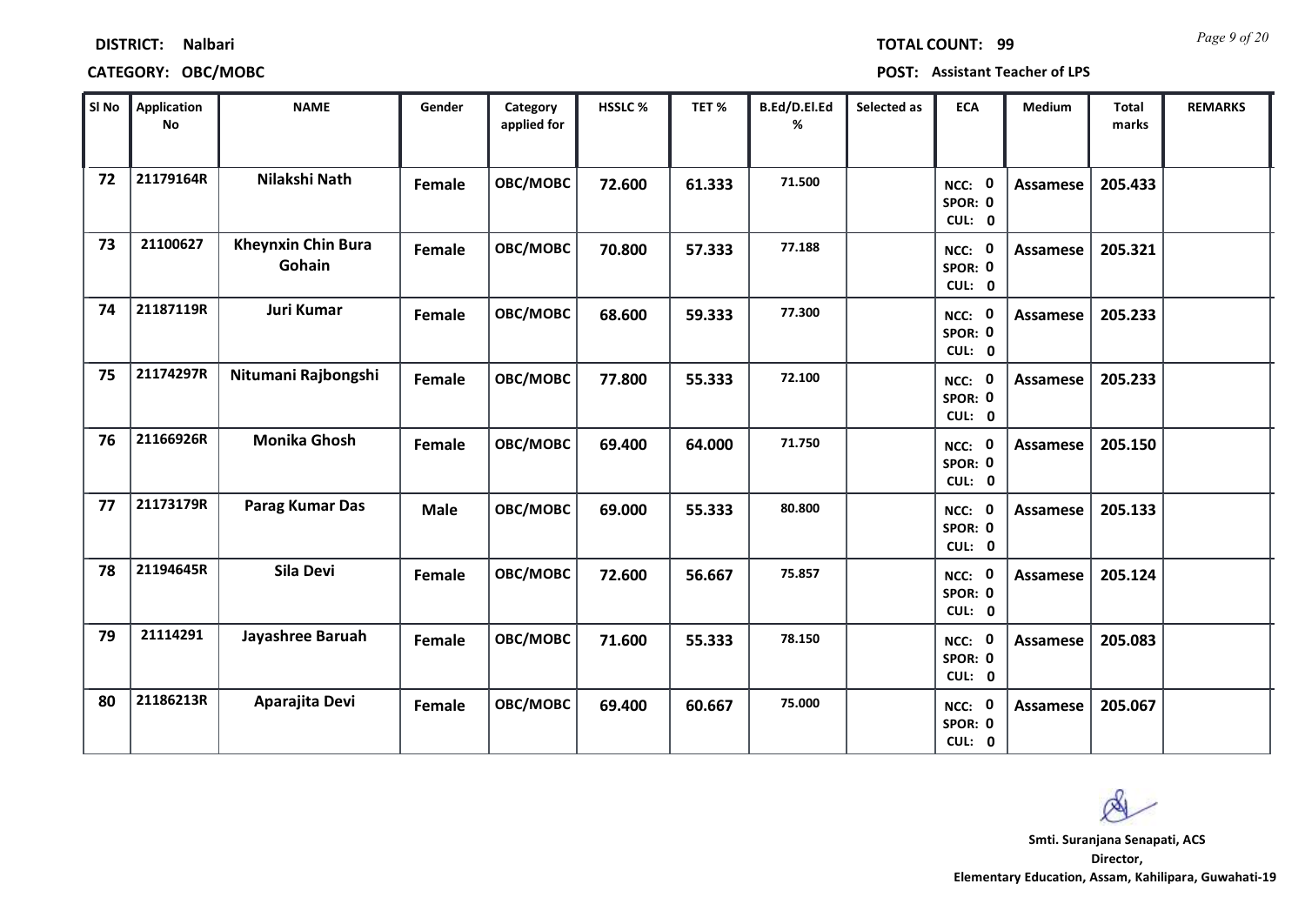|    | SI No   Application<br><b>No</b> | <b>NAME</b>         | Gender      | Category<br>applied for | HSSLC % | TET %  | B.Ed/D.El.Ed<br>% | Selected as | <b>ECA</b>                         | Medium          | Total<br>marks | <b>REMARKS</b> |
|----|----------------------------------|---------------------|-------------|-------------------------|---------|--------|-------------------|-------------|------------------------------------|-----------------|----------------|----------------|
| 81 | 21202993R                        | Aparna Borah        | Female      | OBC/MOBC                | 70.400  | 56.000 | 78.571            |             | NCC: 0<br>SPOR: 0<br>CUL: 0        | <b>Assamese</b> | 204.971        |                |
| 82 | 21197771R                        | <b>Omar Ali</b>     | <b>Male</b> | OBC/MOBC                | 64.000  | 62.667 | 73.300            |             | <b>NCC: 5</b><br>SPOR: 0<br>CUL: 0 | Assamese        | 204.967        |                |
| 83 | 21127484                         | <b>Jogesh Nath</b>  | Male        | OBC/MOBC                | 59.200  | 70.667 | 75.086            |             | NCC: 0<br>SPOR: 0<br>CUL: 0        | Assamese        | 204.952        |                |
| 84 | 21189267R                        | Divya Talukdar      | Female      | OBC/MOBC                | 64.000  | 62.000 | 78.900            |             | NCC: 0<br>SPOR: 0<br>CUL: 0        | Assamese        | 204.900        |                |
| 85 | 21117027                         | Mousumi Rajbongshi  | Female      | OBC/MOBC                | 63.000  | 61.333 | 80.500            |             | <b>NCC: 0</b><br>SPOR: 0<br>CUL: 0 | <b>Assamese</b> | 204.833        |                |
| 86 | 21190779R                        | Mayamoni Gogoi      | Female      | OBC/MOBC                | 70.000  | 59.333 | 75.444            |             | NCC: 0<br>SPOR: 0<br>CUL: 0        | <b>Assamese</b> | 204.778        |                |
| 87 | 21196896R                        | Sibani Rajbongshi   | Female      | OBC/MOBC                | 72.600  | 58.000 | 74.150            |             | NCC: 0<br>SPOR: 0<br>CUL: 0        | Assamese        | 204.750        |                |
| 88 | 21189355R                        | Anamika Dey         | Female      | OBC/MOBC                | 62.400  | 59.333 | 83.000            |             | NCC: 0<br>SPOR: 0<br>CUL: 0        | Assamese        | 204.733        |                |
| 89 | 21203643R                        | <b>Tirtha Barah</b> | Male        | OBC/MOBC                | 66.400  | 55.333 | 83.000            |             | NCC: 0<br>SPOR: 0<br>CUL: 0        | Assamese        | 204.733        |                |

### **CATEGORY: OBC/MOBC POST: Assistant Teacher of LPS**

*Page 10 of 20* **TOTAL COUNT: 99**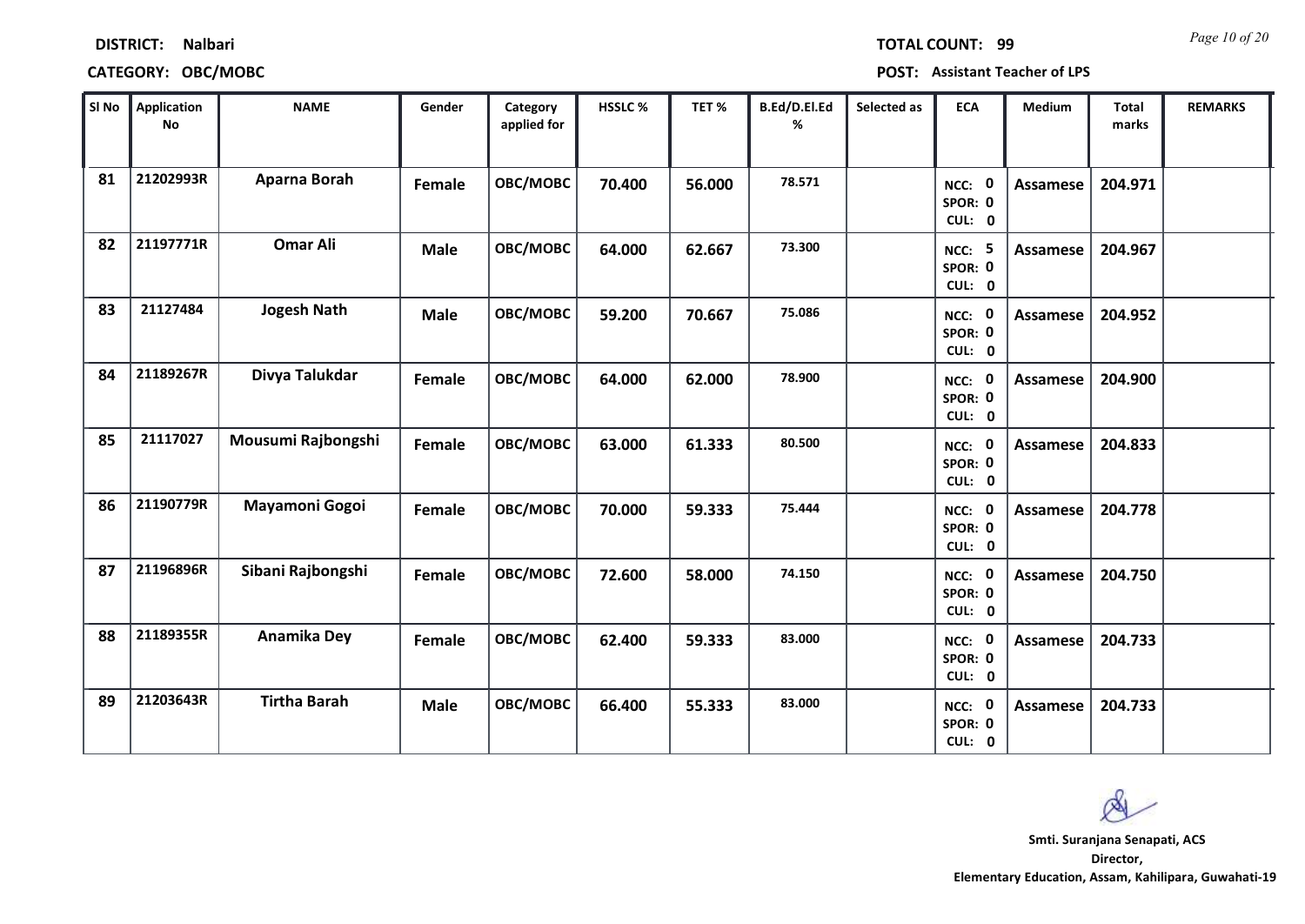|    | SI No    Application<br><b>No</b> | <b>NAME</b>             | Gender        | Category<br>applied for | HSSLC% | TET%   | B.Ed/D.El.Ed<br>% | Selected as | <b>ECA</b>                  | Medium          | <b>Total</b><br>marks | <b>REMARKS</b> |
|----|-----------------------------------|-------------------------|---------------|-------------------------|--------|--------|-------------------|-------------|-----------------------------|-----------------|-----------------------|----------------|
| 90 | 21202331R                         | Dipamani Bezbaruah      | Female        | OBC/MOBC                | 72.600 | 57.333 | 74.786            |             | NCC: 0<br>SPOR: 0<br>CUL: 0 | Assamese        | 204.719               |                |
| 91 | 21185008R                         | <b>Moonmee Thakuria</b> | Female        | OBC/MOBC                | 75.800 | 58.667 | 70.250            |             | NCC: 0<br>SPOR: 0<br>CUL: 0 | Assamese        | 204.717               |                |
| 92 | 21174913R                         | Juli Devi               | Female        | <b>OBC/MOBC</b>         | 75.000 | 57.333 | 72.357            |             | NCC: 0<br>SPOR: 0<br>CUL: 0 | Assamese        | 204.690               |                |
| 93 | 21105370                          | <b>Tapash Das</b>       | <b>Male</b>   | OBC/MOBC                | 65.200 | 66.667 | 72.800            |             | NCC: 0<br>SPOR: 0<br>CUL: 0 | Assamese        | 204.667               |                |
| 94 | 21117223                          | Anjan Nath              | <b>Male</b>   | OBC/MOBC                | 70.800 | 57.333 | 76.400            |             | NCC: 0<br>SPOR: 0<br>CUL: 0 | Assamese        | 204.533               |                |
| 95 | 21174831R                         | Jayati Deb              | Female        | <b>OBC/MOBC</b>         | 61.800 | 66.667 | 76.000            |             | NCC: 0<br>SPOR: 0<br>CUL: 0 | Assamese        | 204.467               |                |
| 96 | 21113958                          | <b>Bishal Debnath</b>   | <b>Male</b>   | <b>OBC/MOBC</b>         | 69.600 | 56.667 | 78.143            |             | NCC: 0<br>SPOR: 0<br>CUL: 0 | Assamese        | 204.410               |                |
| 97 | 21181565R                         | Jurimani Deka           | Female        | OBC/MOBC                | 82.200 | 55.333 | 66.850            |             | NCC: 0<br>SPOR: 0<br>CUL: 0 | Assamese        | 204.383               |                |
| 98 | 21190833R                         | Nimakshi Konwar         | <b>Female</b> | OBC/MOBC                | 65.800 | 58.667 | 79.900            |             | NCC: 0<br>SPOR: 0<br>CUL: 0 | <b>Assamese</b> | 204.367               |                |

**DISTRICT: Nalbari**

*Page 11 of 20* **TOTAL COUNT: 99**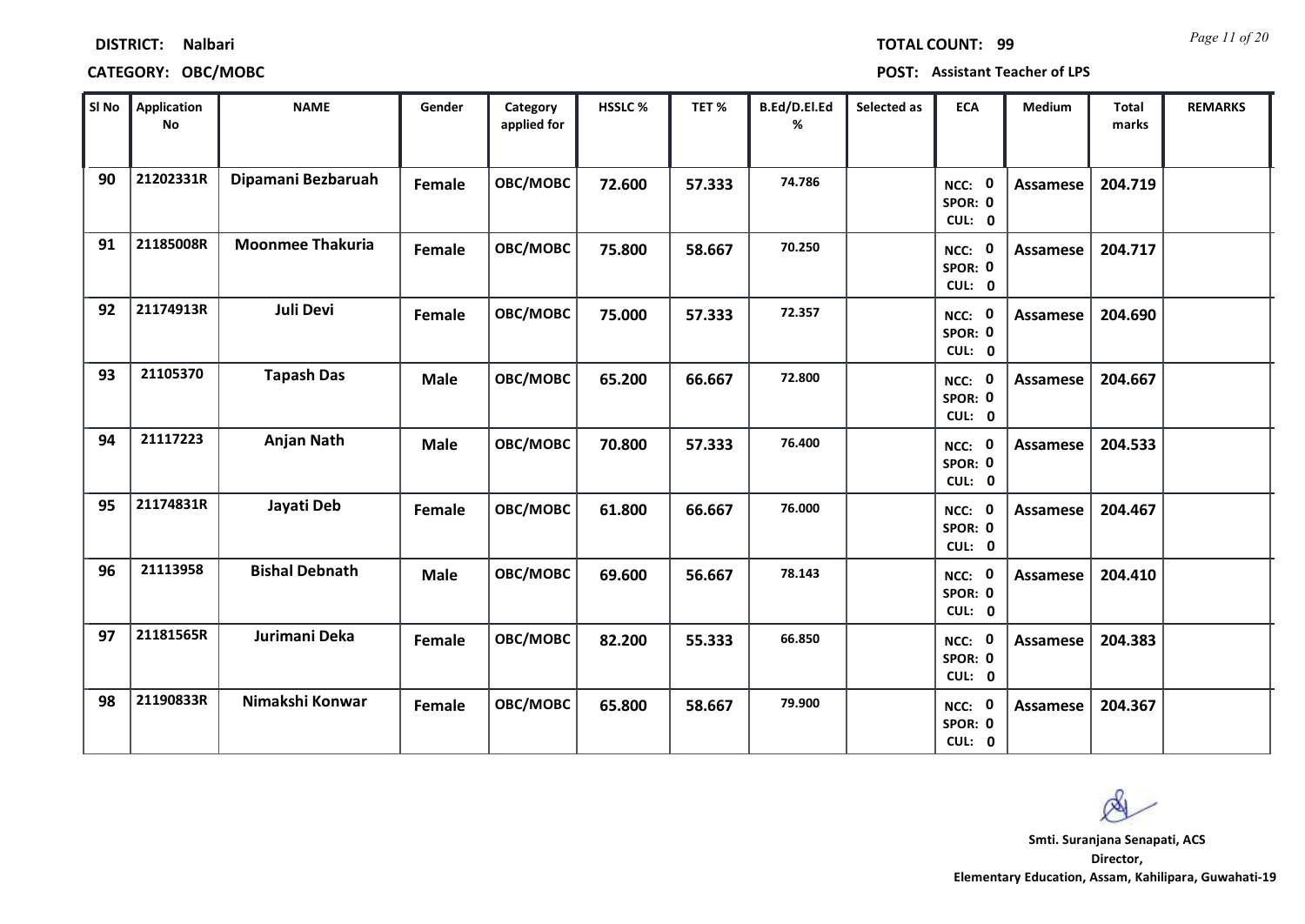**CATEGORY: OBC/MOBC POST: Assistant Teacher of LPS**

| l SI No | <b>Application</b> | <b>NAME</b> | Gender | Category        | <b>HSSLC %</b> | TET %  | B.Ed/D.El.Ed | Selected as | <b>ECA</b>  | <b>Medium</b> | Total   | <b>REMARKS</b> |
|---------|--------------------|-------------|--------|-----------------|----------------|--------|--------------|-------------|-------------|---------------|---------|----------------|
|         | No                 |             |        | applied for     |                |        | %            |             |             |               | marks   |                |
|         |                    |             |        |                 |                |        |              |             |             |               |         |                |
| 99      | 21188892R          | Mami Pathak | Female | <b>OBC/MOBC</b> | 54.800         | 70.000 | 79.500       |             | - 0<br>NCC: | Assamese      | 204.300 |                |
|         |                    |             |        |                 |                |        |              |             | SPOR: 0     |               |         |                |
|         |                    |             |        |                 |                |        |              |             | CUL: 0      |               |         |                |

 $\infty$ 

**Director, Elementary Education, Assam, Kahilipara, Guwahati-19 Smti. Suranjana Senapati, ACS**

*Page 12 of 20* **TOTAL COUNT: 99**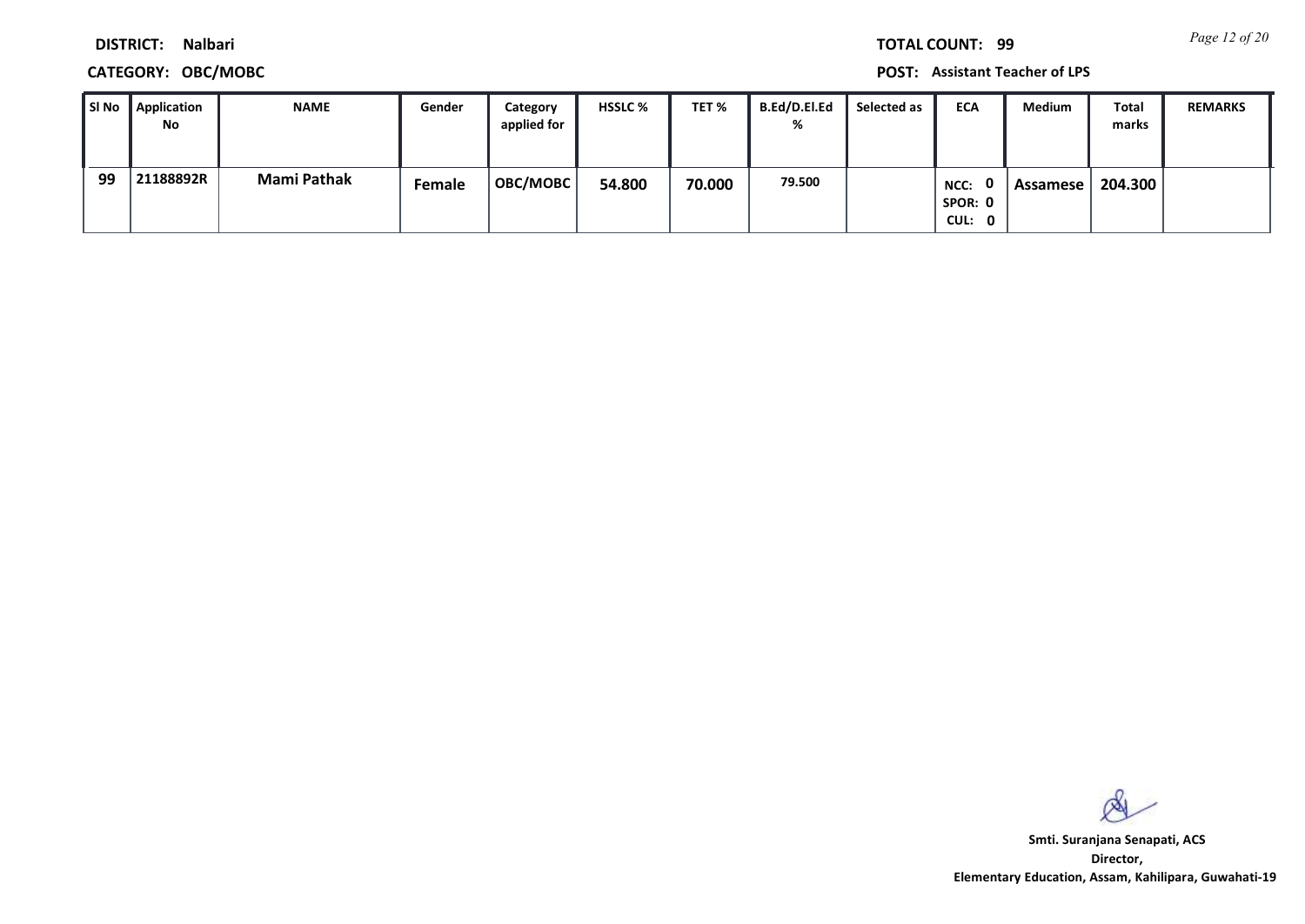| <b>DISTRICT:</b> | <b>Nalbari</b> |
|------------------|----------------|
|------------------|----------------|

*Page 13 of 20* **TOTAL COUNT: 19**

**CATEGORY: PwD POST: Assistant Teacher of LPS**

| SI <sub>No</sub>        | <b>Application</b><br><b>No</b> | <b>NAME</b>                | Gender      | Category<br>applied for | <b>HSSLC%</b> | TET %  | B.Ed/D.El.Ed<br>% | Selected as                 | <b>ECA</b>                               | <b>Medium</b>   | <b>Total</b><br>marks | <b>REMARKS</b>         |
|-------------------------|---------------------------------|----------------------------|-------------|-------------------------|---------------|--------|-------------------|-----------------------------|------------------------------------------|-----------------|-----------------------|------------------------|
| $\mathbf{1}$            | 21202268R                       | Janifer Rahman             | Female      | OBC/MOBC<br>PwD         | 71.800        | 62.667 | 75.200            | Women<br><b>Reservation</b> | $\mathbf 0$<br>NCC:<br>SPOR: 0<br>CUL: 0 | <b>Assamese</b> | 209.667               | <b>PwD</b><br>Withheld |
| $\overline{2}$          | 21179970R                       | Sagarika<br>Bhattacharyya  | Female      | <b>EWS</b><br>PwD       | 75.200        | 59.333 | 73.250            | Women<br>Reservation        | NCC: 0<br>SPOR: 0<br>CUL: 0              | <b>Assamese</b> | 207.783               | <b>PwD</b><br>Withheld |
| $\overline{\mathbf{3}}$ | 21171343R                       | <b>Mintu Ali</b>           | <b>Male</b> | <b>UR</b><br>PwD        | 66.200        | 62.667 | 75.571            |                             | NCC: 0<br>SPOR: 0<br>CUL: 0              | <b>Assamese</b> | 204.438               | PwD<br>Withheld        |
| 4                       | 21188158R                       | <b>Saiful Haque</b>        | <b>Male</b> | <b>EWS</b><br>PwD       | 52.600        | 66.667 | 76.000            |                             | NCC: 0<br>SPOR: 0<br>CUL: 0              | <b>Assamese</b> | 195.267               | <b>PwD</b><br>Withheld |
| 5                       | 21186340R                       | <b>Syed Bubular Rahman</b> | <b>Male</b> | <b>EWS</b><br>PwD       | 53.200        | 64.667 | 75.429            |                             | - 0<br>NCC:<br>SPOR: 0<br>CUL: 0         | <b>Assamese</b> | 193.295               | <b>PwD</b><br>Withheld |
| 6                       | 21194883R                       | <b>Sunu Begum</b>          | Female      | UR<br>PwD               | 63.000        | 60.000 | 69.500            | Women<br>Reservation        | NCC: 0<br>SPOR: 0<br>CUL: 0              | Assamese        | 192.500               | <b>PwD</b><br>Withheld |
| $\overline{7}$          | 21174732R                       | <b>Hrishikesh Lahkar</b>   | <b>Male</b> | <b>UR</b><br>PwD        | 57.600        | 63.333 | 70.950            |                             | NCC: 0<br>SPOR: 0<br>CUL: 0              | <b>Assamese</b> | 191.883               | <b>PwD</b><br>Withheld |
| 8                       | 21181703R                       | <b>Jahidul Alom Ahmed</b>  | <b>Male</b> | OBC/MOBC<br>PwD         | 53.600        | 55.333 | 79.100            |                             | NCC: 0<br>SPOR: 0<br>CUL: 0              | <b>Assamese</b> | 188.033               | <b>PwD</b><br>Withheld |
| 9                       | 21198387R                       | <b>Abdul Mozid</b>         | <b>Male</b> | OBC/MOBC<br><b>PwD</b>  | 54.000        | 55.333 | 75.900            |                             | NCC: 0<br>SPOR: 0<br>CUL: 0              | <b>Assamese</b> | 185.233               | <b>PwD</b><br>Withheld |

 $\infty$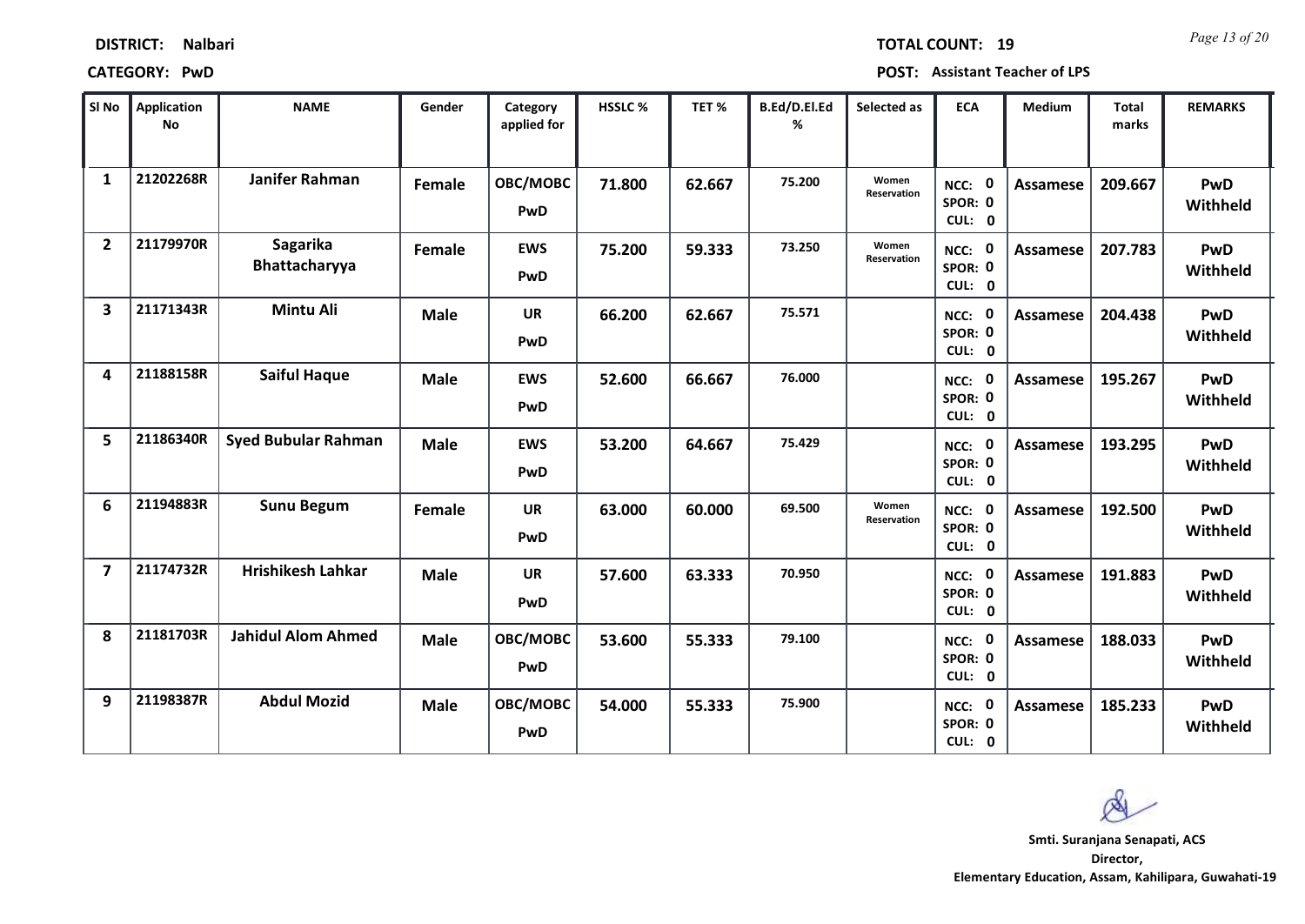| <b>DISTRICT:</b><br><b>Nalbari</b> |
|------------------------------------|
|------------------------------------|

*Page 14 of 20* **TOTAL COUNT: 19**

**CATEGORY: PwD POST: Assistant Teacher of LPS**

| SI No | <b>Application</b><br>No | <b>NAME</b>            | Gender      | Category<br>applied for | <b>HSSLC %</b> | TET %  | B.Ed/D.El.Ed<br>% | Selected as          | <b>ECA</b>                     | <b>Medium</b>   | <b>Total</b><br>marks | <b>REMARKS</b>         |
|-------|--------------------------|------------------------|-------------|-------------------------|----------------|--------|-------------------|----------------------|--------------------------------|-----------------|-----------------------|------------------------|
| 10    | 21112600                 | <b>Hitesh Sarma</b>    | <b>Male</b> | <b>UR</b><br>PwD        | 54.600         | 63.333 | 66.971            |                      | NCC: 0<br>SPOR: 0<br>CUL: 0    | <b>Assamese</b> | 184.905               | <b>PwD</b><br>Withheld |
| 11    | 21119982                 | <b>Abdul Latif</b>     | <b>Male</b> | <b>UR</b><br>PwD        | 56.000         | 57.333 | 68.800            |                      | NCC: 0<br>SPOR: 0<br>CUL: 0    | <b>Assamese</b> | 182.133               | PwD<br>Withheld        |
| 12    | 21171988R                | Kalpana Deka           | Female      | <b>UR</b><br>PwD        | 53.400         | 60.667 | 66.050            | Women<br>Reservation | NCC: 0<br>SPOR: 0<br>CUL: 0    | <b>Assamese</b> | 180.117               | PwD<br>Withheld        |
| 13    | 21208906R                | <b>Mohan Barman</b>    | <b>Male</b> | <b>EWS</b><br>PwD       | 53.400         | 58.667 | 65.643            |                      | 0<br>NCC:<br>SPOR: 0<br>CUL: 0 | <b>Assamese</b> | 177.710               | <b>PwD</b><br>Withheld |
| 14    | 21191910R                | <b>Manash Kalita</b>   | <b>Male</b> | <b>EWS</b><br>PwD       | 53.800         | 60.000 | 63.786            |                      | NCC: 0<br>SPOR: 0<br>CUL: 0    | <b>Assamese</b> | 177.586               | PwD<br>Withheld        |
| 15    | 21100779                 | <b>Mantu Rabha</b>     | <b>Male</b> | <b>STP</b><br>PwD       | 48.600         | 60.000 | 68.714            |                      | NCC: 0<br>SPOR: 0<br>CUL: 0    | <b>Assamese</b> | 177.314               | <b>PwD</b><br>Withheld |
| 16    | 21168588R                | <b>Khairul Haque</b>   | <b>Male</b> | <b>UR</b><br>PwD        | 48.000         | 56.000 | 68.000            |                      | NCC: 0<br>SPOR: 0<br>CUL: 0    | <b>Assamese</b> | 172.000               | <b>PwD</b><br>Withheld |
| 17    | 21160915                 | <b>Dulal Kumar Dey</b> | <b>Male</b> | OBC/MOBC<br>PwD         | 47.800         | 56.000 | 68.000            |                      | NCC: 0<br>SPOR: 0<br>CUL: 0    | <b>Assamese</b> | 171.800               | <b>PwD</b><br>Withheld |
| 18    | 21145845                 | <b>Moynul Hoque</b>    | <b>Male</b> | <b>UR</b><br>PwD        | 46.000         | 62.000 | 63.200            |                      | NCC: 0<br>SPOR: 0<br>CUL: 0    | <b>Assamese</b> | 171.200               | <b>PwD</b><br>Withheld |

 $\infty$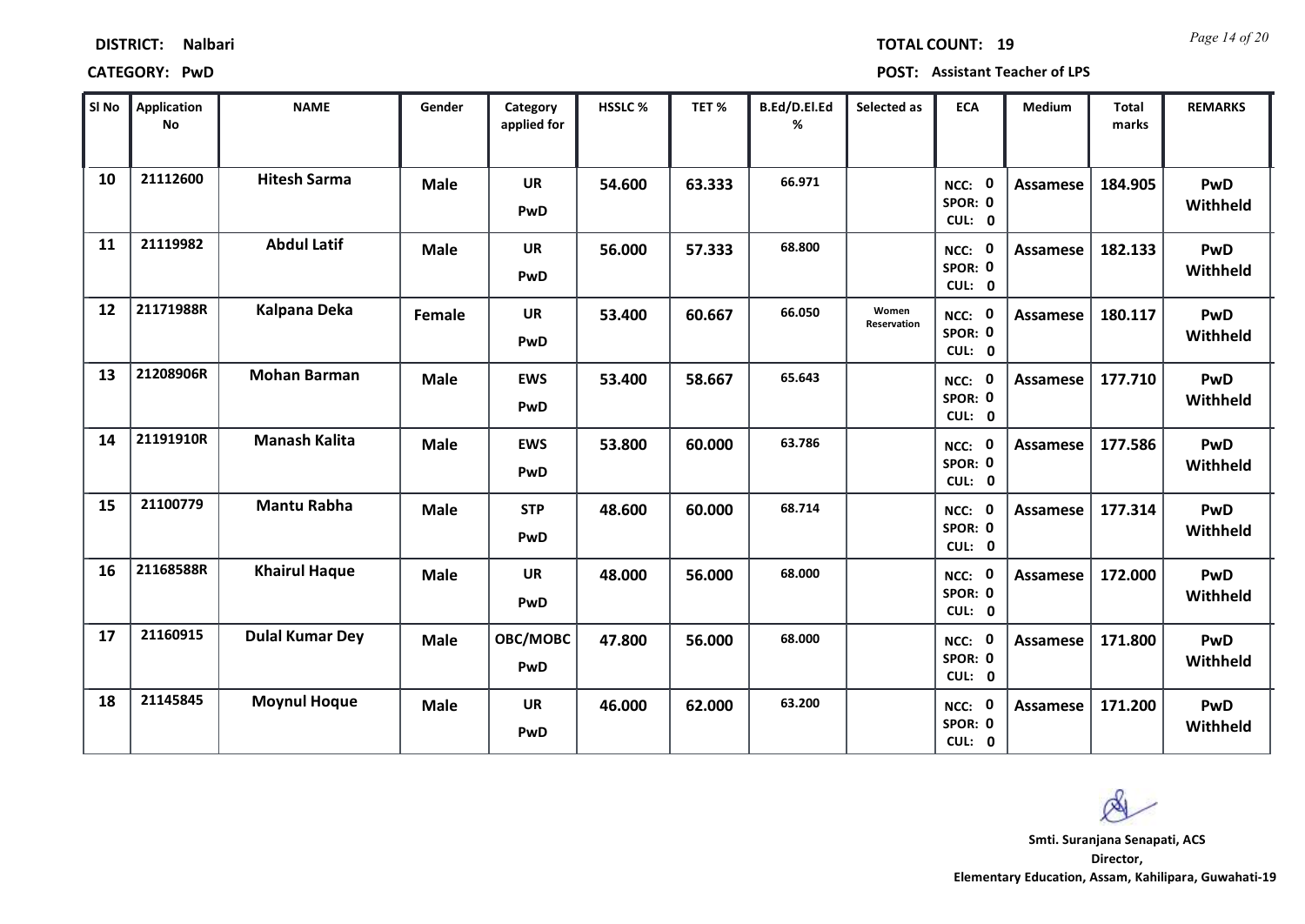*Page 15 of 20* **TOTAL COUNT: 19**

**DISTRICT: Nalbari**

**CATEGORY: PwD POST: Assistant Teacher of LPS**

| l SI No | Application<br>No | <b>NAME</b>          | Gender      | Category<br>applied for | <b>HSSLC %</b> | TET %  | B.Ed/D.El.Ed<br>% | Selected as | <b>ECA</b>                      | <b>Medium</b> | Total<br>marks | <b>REMARKS</b>         |
|---------|-------------------|----------------------|-------------|-------------------------|----------------|--------|-------------------|-------------|---------------------------------|---------------|----------------|------------------------|
| 19      | 21164088          | Kishor Kumar Baishya | <b>Male</b> | <b>SC</b><br><b>PwD</b> | 45.400         | 60.667 | 61.286            |             | n.<br>NCC:<br>SPOR: 0<br>CUL: 0 | Assamese      | 167.352        | <b>PwD</b><br>Withheld |

 $\infty$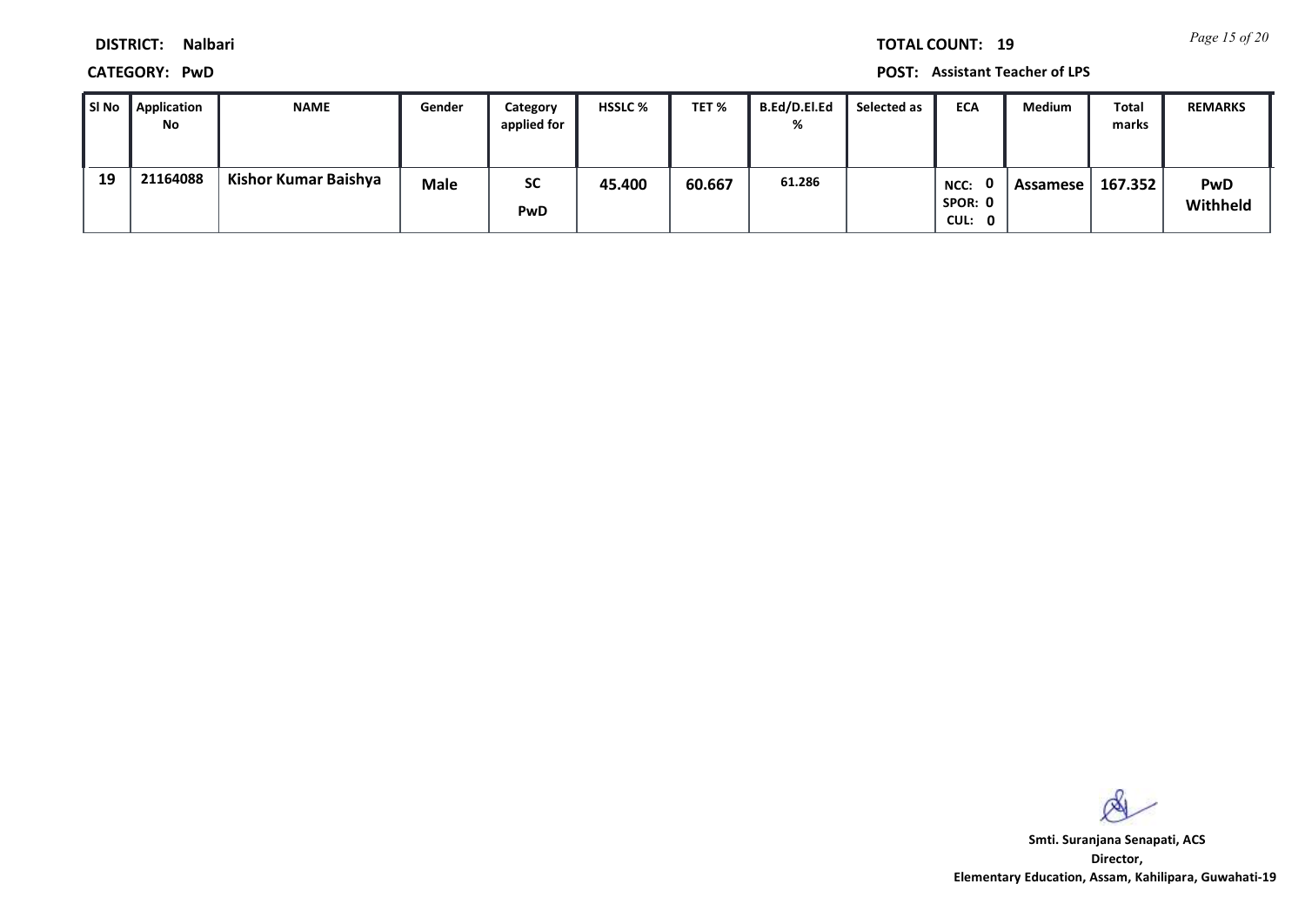*Page 16 of 20* **TOTAL COUNT: 30**

**CATEGORY: STP POST: Assistant Teacher of LPS**

| SI No                   | <b>Application</b><br>No | <b>NAME</b>          | Gender      | Category<br>applied for | <b>HSSLC %</b> | TET %  | B.Ed/D.El.Ed<br>% | Selected as          | <b>ECA</b>                  | <b>Medium</b>   | <b>Total</b><br>marks | <b>REMARKS</b> |
|-------------------------|--------------------------|----------------------|-------------|-------------------------|----------------|--------|-------------------|----------------------|-----------------------------|-----------------|-----------------------|----------------|
| $\mathbf{1}$            | 21178882R                | Joyoshri Boro        | Female      | <b>STP</b>              | 74.000         | 63.333 | 77.900            | Women<br>Reservation | NCC: 0<br>SPOR: 0<br>CUL: 0 | Assamese        | 215.233               |                |
| $\overline{2}$          | 21178375R                | <b>Kamal Boro</b>    | <b>Male</b> | <b>STP</b>              | 75.000         | 66.667 | 70.786            |                      | NCC: 0<br>SPOR: 0<br>CUL: 0 | <b>Assamese</b> | 212.452               |                |
| $\overline{\mathbf{3}}$ | 21171155R                | <b>Daisy Boro</b>    | Female      | <b>STP</b>              | 71.400         | 59.333 | 80.000            | Women<br>Reservation | NCC: 0<br>SPOR: 0<br>CUL: 0 | Assamese        | 210.733               |                |
| 4                       | 21165149R                | <b>Pramod Lahary</b> | <b>Male</b> | <b>STP</b>              | 68.800         | 72.667 | 66.300            |                      | NCC: 0<br>SPOR: 0<br>CUL: 0 | Assamese        | 207.767               |                |
| 5                       | 21174491R                | Majani Rabha         | Female      | <b>STP</b>              | 74.000         | 56.667 | 76.400            | Women<br>Reservation | NCC: 0<br>SPOR: 0<br>CUL: 0 | <b>Assamese</b> | 207.067               |                |
| 6                       | 21205512R                | <b>Rupam Brahma</b>  | <b>Male</b> | <b>STP</b>              | 61.600         | 64.667 | 78.700            |                      | NCC: 0<br>SPOR: 0<br>CUL: 0 | Assamese        | 204.967               |                |
| $\overline{7}$          | 21177492R                | Minakshi Boro        | Female      | <b>STP</b>              | 64.000         | 60.000 | 79.667            | Women<br>Reservation | NCC: 0<br>SPOR: 0<br>CUL: 0 | Assamese        | 203.667               |                |
| 8                       | 21180626R                | Rumi Sarania         | Female      | <b>STP</b>              | 74.400         | 56.667 | 72.400            | Women<br>Reservation | NCC: 0<br>SPOR: 0<br>CUL: 0 | <b>Assamese</b> | 203.467               |                |
| 9                       | 21195701R                | Priyanka Baro        | Female      | <b>STP</b>              | 75.400         | 55.333 | 71.700            | Women<br>Reservation | NCC: 0<br>SPOR: 0<br>CUL: 0 | Assamese        | 202.433               |                |

 $\infty$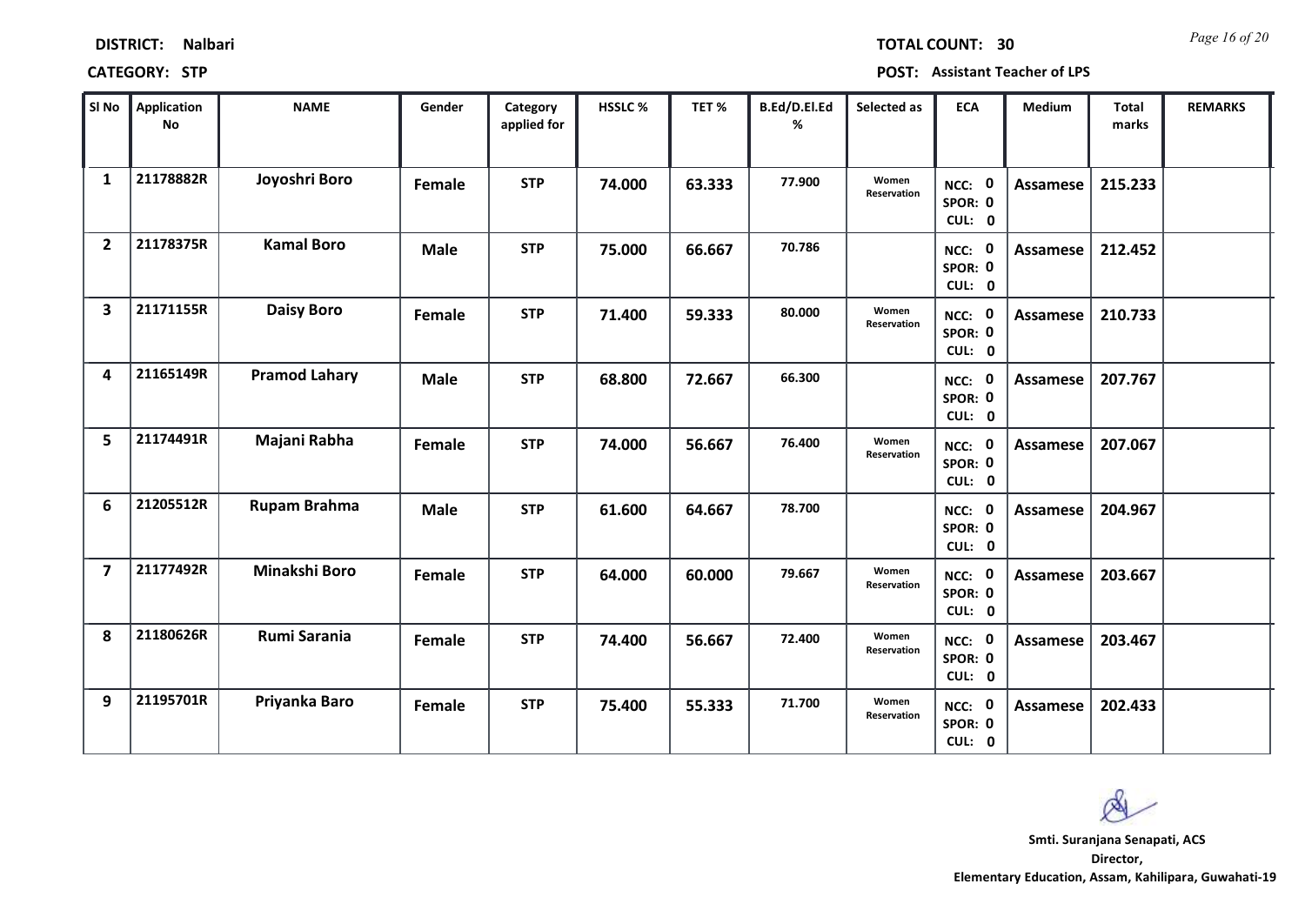| SI No | <b>Application</b><br><b>No</b> | <b>NAME</b>               | Gender      | Category<br>applied for | HSSLC % | TET %  | B.Ed/D.El.Ed<br>% | Selected as          | <b>ECA</b>                  | Medium          | Total<br>marks | <b>REMARKS</b> |
|-------|---------------------------------|---------------------------|-------------|-------------------------|---------|--------|-------------------|----------------------|-----------------------------|-----------------|----------------|----------------|
| 10    | 21200023R                       | Jayanta Baro              | <b>Male</b> | <b>STP</b>              | 75.200  | 55.333 | 71.600            |                      | NCC: 0<br>SPOR: 0<br>CUL: 0 | <b>Assamese</b> | 202.133        |                |
| 11    | 21199756R                       | Nabajit Rabha             | <b>Male</b> | <b>STP</b>              | 65.800  | 63.333 | 70.000            |                      | NCC: 0<br>SPOR: 0<br>CUL: 0 | Assamese        | 199.133        |                |
| 12    | 21166873R                       | <b>Ranjit Baro</b>        | <b>Male</b> | <b>STP</b>              | 75.000  | 56.000 | 67.100            |                      | NCC: 0<br>SPOR: 0<br>CUL: 0 | <b>Assamese</b> | 198.100        |                |
| 13    | 21196625R                       | Lipika Muchahary          | Female      | <b>STP</b>              | 70.000  | 62.667 | 65.143            | Women<br>Reservation | NCC: 0<br>SPOR: 0<br>CUL: 0 | <b>Assamese</b> | 197.810        |                |
| 14    | 21184749R                       | <b>Himakshi Swargiary</b> | Female      | <b>STP</b>              | 64.600  | 59.333 | 73.600            | Women<br>Reservation | NCC: 0<br>SPOR: 0<br>CUL: 0 | <b>Assamese</b> | 197.533        |                |
| 15    | 21210489R                       | <b>Lwmshaw Sainary</b>    | <b>Male</b> | <b>STP</b>              | 60.200  | 55.333 | 81.667            |                      | NCC: 0<br>SPOR: 0<br>CUL: 0 | <b>Assamese</b> | 197.200        |                |
| 16    | 21168421R                       | Dhanshrima Baro           | Female      | <b>STP</b>              | 65.400  | 58.667 | 73.000            | Women<br>Reservation | NCC: 0<br>SPOR: 0<br>CUL: 0 | <b>Assamese</b> | 197.067        |                |
| 17    | 21170829R                       | <b>Ratul Daimary</b>      | <b>Male</b> | <b>STP</b>              | 64.600  | 61.333 | 70.100            |                      | NCC: 0<br>SPOR: 0<br>CUL: 0 | <b>Assamese</b> | 196.033        |                |
| 18    | 21181157R                       | Papori Sonowal            | Female      | <b>STP</b>              | 66.800  | 58.000 | 71.214            |                      | NCC: 0<br>SPOR: 0<br>CUL: 0 | <b>Assamese</b> | 196.014        |                |

Т

### **DISTRICT: Nalbari**

### **CATEGORY: STP POST: Assistant Teacher of LPS**

т

T

т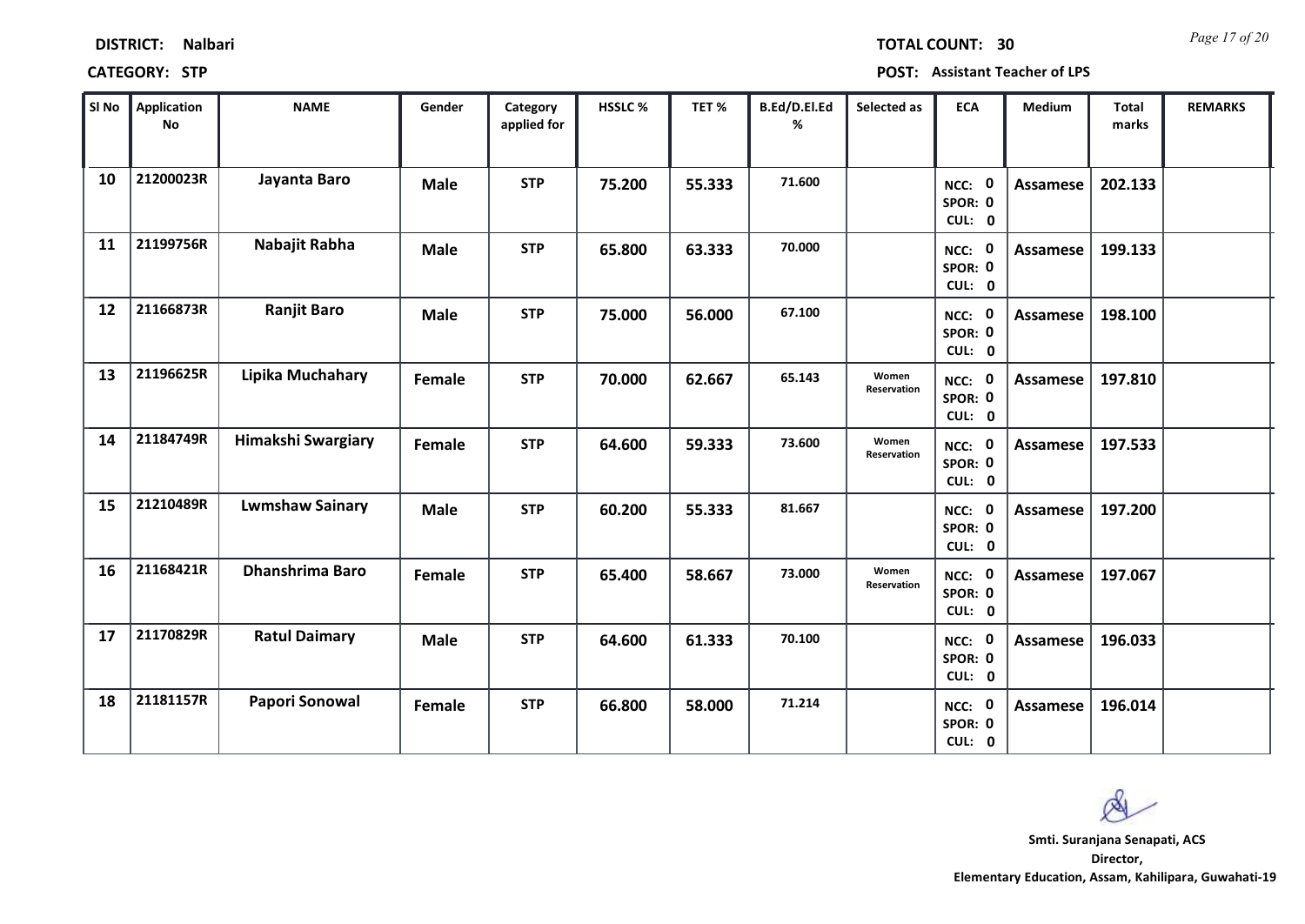|    | SI No   Application<br><b>No</b> | <b>NAME</b>             | Gender      | Category<br>applied for | HSSLC% | TET%   | B.Ed/D.El.Ed<br>% | Selected as | <b>ECA</b>                  | Medium          | <b>Total</b><br>marks | <b>REMARKS</b> |  |
|----|----------------------------------|-------------------------|-------------|-------------------------|--------|--------|-------------------|-------------|-----------------------------|-----------------|-----------------------|----------------|--|
| 19 | 21190386R                        | <b>Jeslin Boro</b>      | Female      | <b>STP</b>              | 59.000 | 56.000 | 81.000            |             | NCC: 0<br>SPOR: 0<br>CUL: 0 | Assamese        | 196.000               |                |  |
| 20 | 21181842R                        | <b>Mousumi Das</b>      | Female      | <b>STP</b>              | 65.600 | 57.333 | 72.500            |             | NCC: 0<br>SPOR: 0<br>CUL: 0 | Assamese        | 195.433               |                |  |
| 21 | 21191086R                        | <b>Chandana Mahalia</b> | Female      | <b>STP</b>              | 59.400 | 62.667 | 73.300            |             | NCC: 0<br>SPOR: 0<br>CUL: 0 | Assamese        | 195.367               |                |  |
| 22 | 21195585R                        | <b>Anil Brahma</b>      | <b>Male</b> | <b>STP</b>              | 72.800 | 58.667 | 63.800            |             | NCC: 0<br>SPOR: 0<br>CUL: 0 | Assamese        | 195.267               |                |  |
| 23 | 21183258R                        | <b>Pranita Das</b>      | Female      | <b>STP</b>              | 55.200 | 69.333 | 69.600            |             | NCC: 0<br>SPOR: 0<br>CUL: 0 | Assamese        | 194.133               |                |  |
| 24 | 21178808R                        | Chanakya Dekaraja       | <b>Male</b> | <b>STP</b>              | 58.600 | 61.333 | 74.000            |             | NCC: 0<br>SPOR: 0<br>CUL: 0 | Assamese        | 193.933               |                |  |
| 25 | 21174587R                        | <b>Rinku Doley</b>      | <b>Male</b> | <b>STP</b>              | 64.600 | 58.000 | 71.000            |             | NCC: 0<br>SPOR: 0<br>CUL: 0 | Assamese        | 193.600               |                |  |
| 26 | 21207194R                        | Jiban Rabha             | <b>Male</b> | <b>STP</b>              | 66.200 | 55.333 | 71.714            |             | NCC: 0<br>SPOR: 0<br>CUL: 0 | <b>Assamese</b> | 193.248               |                |  |
| 27 | 21171746R                        | <b>Bhupen Sarania</b>   | <b>Male</b> | <b>STP</b>              | 63.000 | 56.667 | 73.350            |             | NCC: 0<br>SPOR: 0<br>CUL: 0 | Assamese        | 193.017               |                |  |

### **CATEGORY: STP POST: Assistant Teacher of LPS**

*Page 18 of 20* **TOTAL COUNT: 30**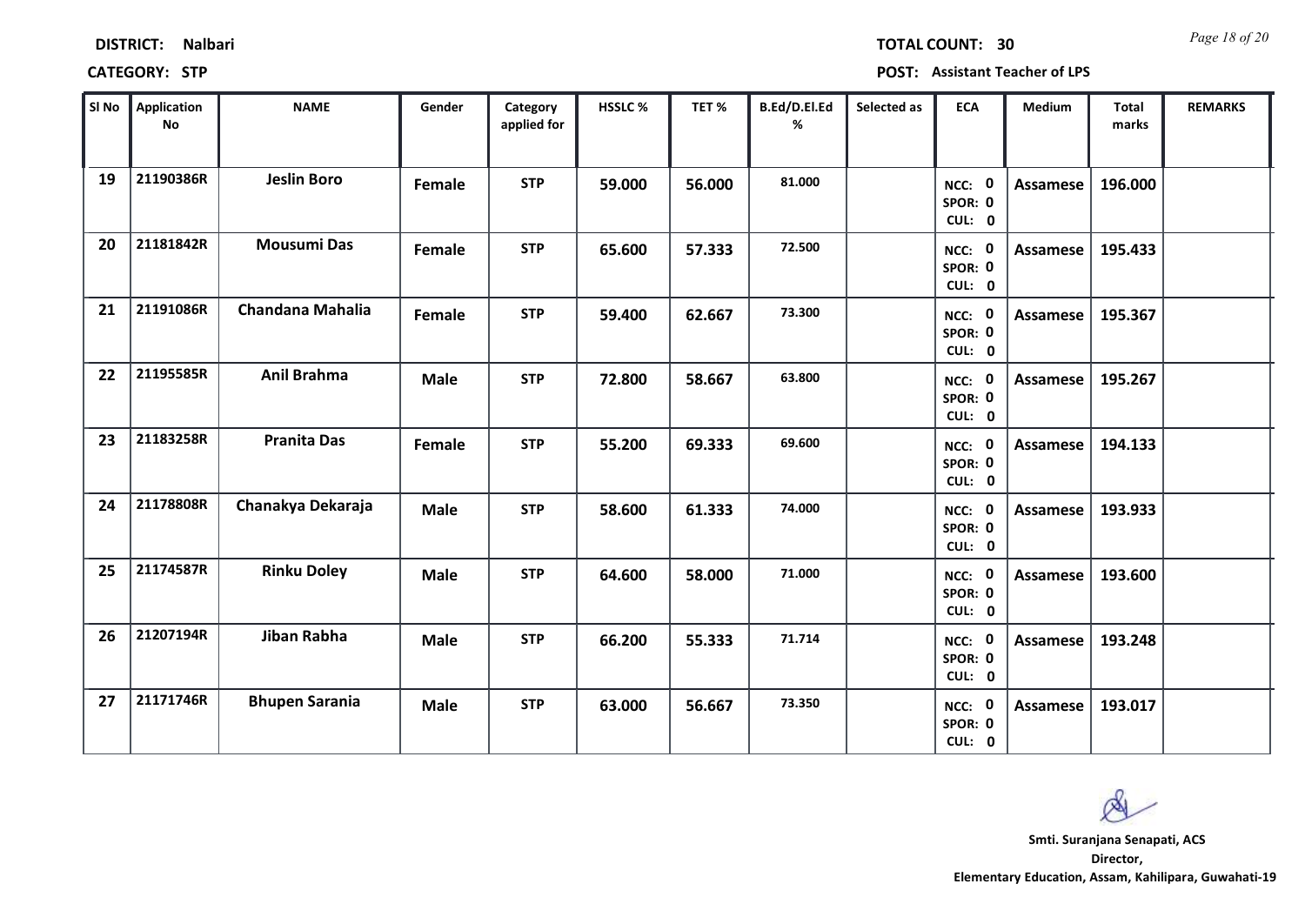| TOTAL COUNT: |  |  |  |    |
|--------------|--|--|--|----|
|              |  |  |  | 30 |

**CATEGORY: STP POST: Assistant Teacher of LPS**

| SI No | <b>Application</b><br>No | <b>NAME</b>                     | Gender      | Category<br>applied for | <b>HSSLC %</b> | TET %  | B.Ed/D.El.Ed<br>% | Selected as | <b>ECA</b>                       | <b>Medium</b> | Total<br>marks | <b>REMARKS</b> |
|-------|--------------------------|---------------------------------|-------------|-------------------------|----------------|--------|-------------------|-------------|----------------------------------|---------------|----------------|----------------|
| 28    | 21182753R                | Aimoni Bordoloi                 | Female      | <b>STP</b>              | 67.800         | 57.333 | 67.800            |             | 0<br>NCC:<br>SPOR: 0<br>CUL: 0   | Assamese      | 192.933        |                |
| 29    | 21191819R                | Prakash Raj<br><b>Machahary</b> | <b>Male</b> | <b>STP</b>              | 66.600         | 56.000 | 70.286            |             | - 0<br>NCC:<br>SPOR: 0<br>CUL: 0 | Assamese      | 192.886        |                |
| 30    | 21181658R                | <b>Probitra Mili</b>            | <b>Male</b> | <b>STP</b>              | 63.000         | 56.667 | 73.200            |             | 0<br>NCC:<br>SPOR: 0<br>CUL: 0   | Assamese      | 192.867        |                |

 $\infty$